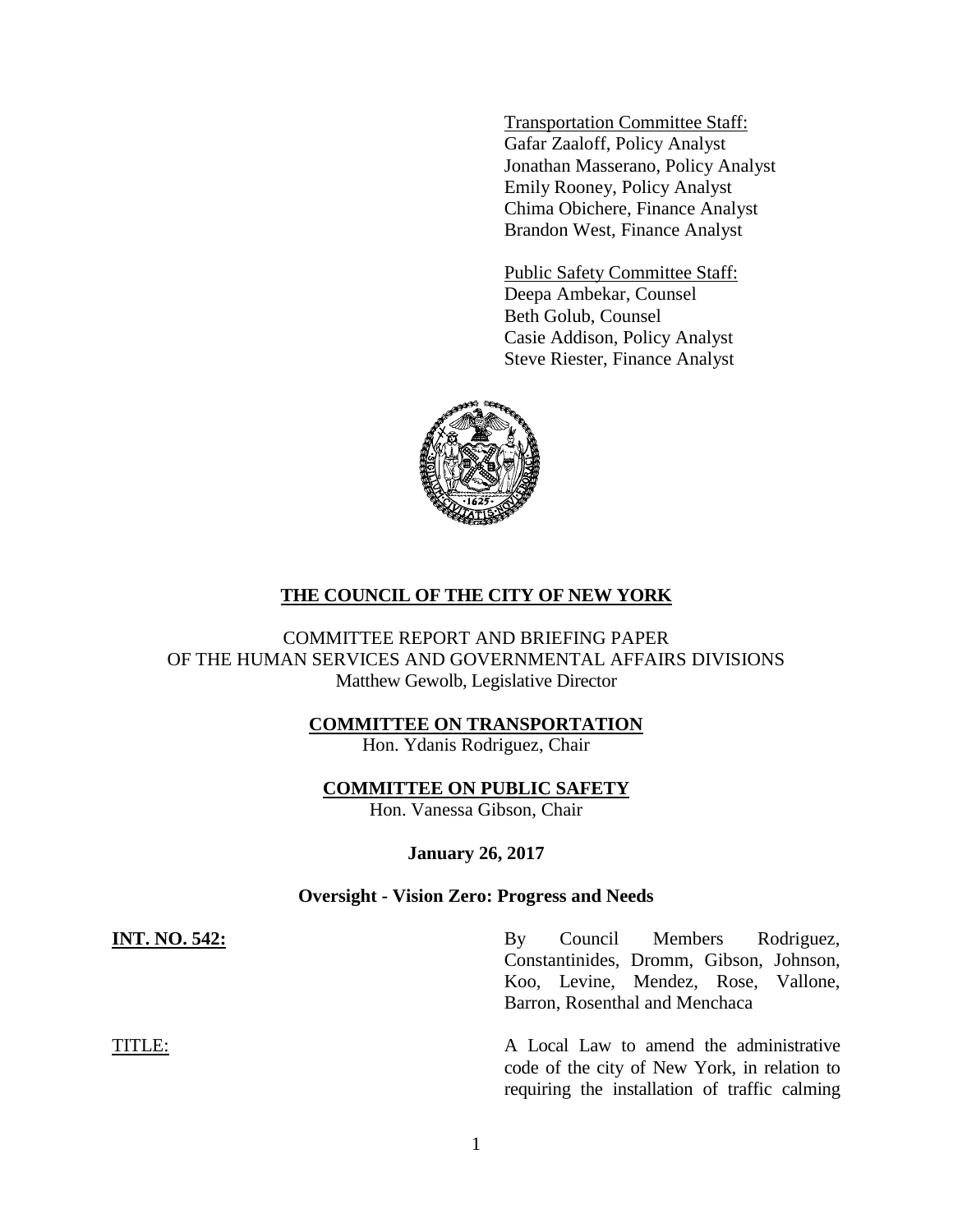|                             | devices adjacent to senior centers and<br>naturally occurring retirement communities.                                                                                                                                                                                                                                                 |  |  |
|-----------------------------|---------------------------------------------------------------------------------------------------------------------------------------------------------------------------------------------------------------------------------------------------------------------------------------------------------------------------------------|--|--|
| <b>ADMINISTRATIVE CODE:</b> | Amends subchapter three of chapter 1 of title<br>19 by adding a new section 19-183.1.                                                                                                                                                                                                                                                 |  |  |
| <u>INT. NO. 671:</u>        | By Council Members Vallone, Eugene,<br>Wills, Van Bramer, Richards, Ferreras-<br>Copeland, Dromm, Gibson, Williams,<br>Koslowitz, Crowley, Cumbo, Cabrera,<br>Vacca, Constantinides, Torres,<br>Cohen,<br>Deutsch, Rose, Gentile, Mendez, Menchaca<br>and Ulrich                                                                      |  |  |
| TITLE:                      | A Local Law to amend the administrative<br>code of the city of New York, in relation to<br>requiring countdown pedestrian signals at<br>intersections adjacent to schools and parks.                                                                                                                                                  |  |  |
| <b>ADMINISTRATIVE CODE:</b> | Amends subchapter 3 of title 19 by adding a<br>new section 19-188.1.                                                                                                                                                                                                                                                                  |  |  |
| <u>INT. NO. 911:</u>        | By Council Members Rodriguez, Lander,<br>Crowley, Chin, Koo, Rose and Menchaca                                                                                                                                                                                                                                                        |  |  |
| TITLE:                      | A Local Law in relation to improving safety<br>along bus routes.                                                                                                                                                                                                                                                                      |  |  |
| <b>INT. NO. 975:</b>        | By Council Members Maisel and Rose                                                                                                                                                                                                                                                                                                    |  |  |
| TITLE:                      | A Local Law to amend the administrative<br>code of the city of New York, in relation to<br>fines and civil penalties for failure to remove<br>abandoned poles.                                                                                                                                                                        |  |  |
| <b>ADMINISTRATIVE CODE:</b> | Amends subdivision c of section 24-411 of<br>title 24.                                                                                                                                                                                                                                                                                |  |  |
| <u>INT. NO. 1040:</u>       | By Council Members Wills, Williams,<br>Johnson, Mendez, Cabrera, Mealy, Cumbo,<br>Barron, Palma, Koslowitz, Koo, Miller,<br>Richards, Reynoso, Chin, Cornegy, Gentile,<br>Lander, Rodriguez, Rose, Rosenthal,<br>Vallone, Lancman, Treyger, Torres, Levine,<br>Menchaca,<br>Kallos,<br>Espinal, Levin,<br>Grodenchik, King and Ulrich |  |  |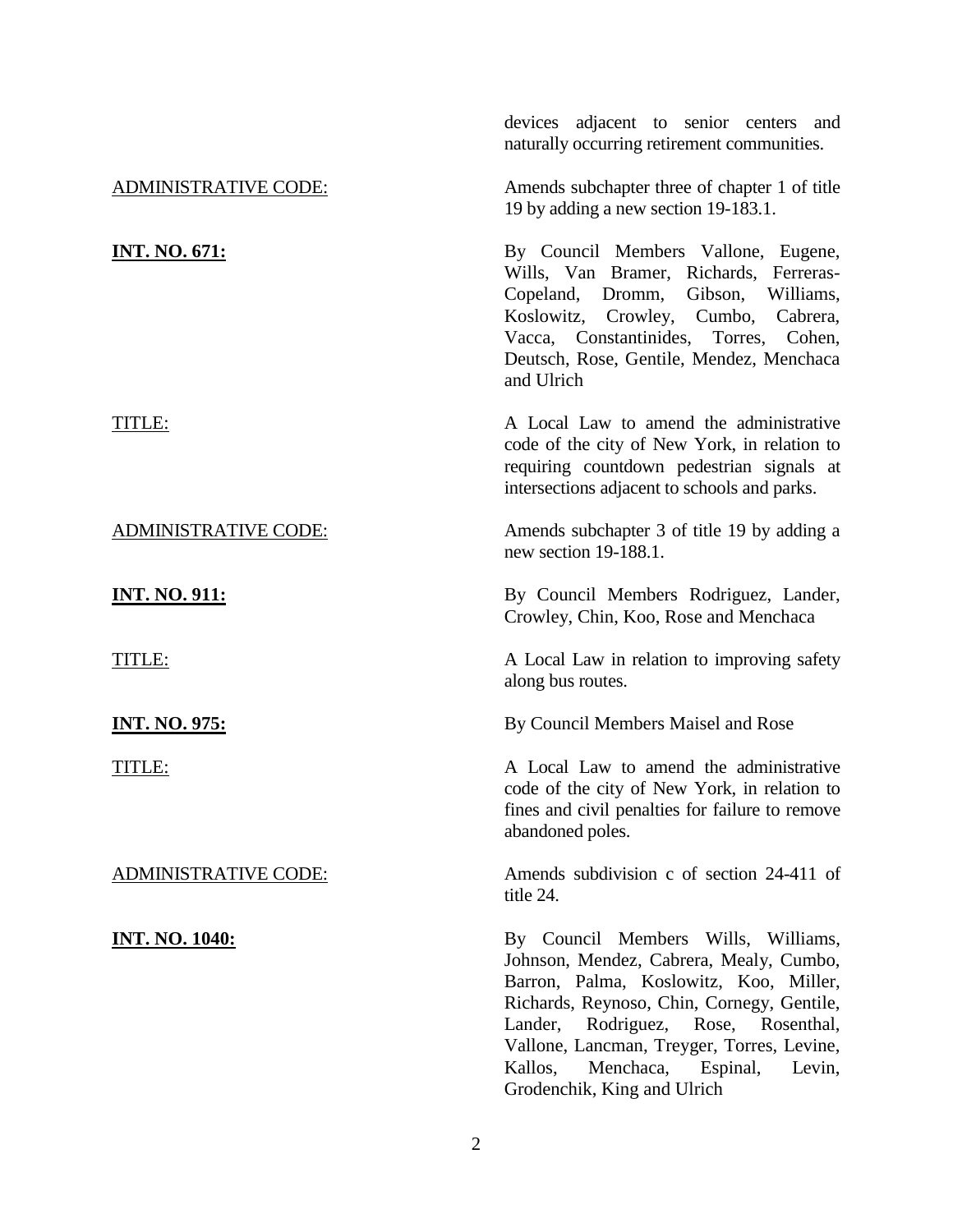| TITLE:                      | A Local Law to amend the administrative<br>code of the city of New York, in relation to<br>establishing a commission to study and make<br>recommendations regarding the root causes of<br>violence in the city. |  |  |
|-----------------------------|-----------------------------------------------------------------------------------------------------------------------------------------------------------------------------------------------------------------|--|--|
| <b>ADMINISTRATIVE CODE:</b> | Amends chapter 1 of title 17 by adding a new<br>section 17-199.1.                                                                                                                                               |  |  |
| <u>INT. NO. 1071:</u>       | By Council Members Maisel, Espinal and<br>Ulrich                                                                                                                                                                |  |  |
| TITLE:                      | A Local Law to amend the administrative<br>code of the city of New York, in relation to<br>requiring the department of transportation to<br>create a task force to study private streets.                       |  |  |
| <b>ADMINISTRATIVE CODE:</b> | Amends title 19 by adding a new section 19-<br>175.5.                                                                                                                                                           |  |  |
| <u>INT. NO. 1116:</u>       | Council<br>Members<br>$\mathbf{B}\mathbf{y}$<br>Van<br>Bramer,<br>Rodriguez, Constantinides, Cohen, Chin,<br>Menchaca and Borelli                                                                               |  |  |
| TITLE:                      | A Local Law to amend the administrative<br>code of the city of New York, in relation to<br>reporting on motor vehicle related injuries<br>and fatalities                                                        |  |  |
| <b>ADMINISTRATIVE CODE:</b> | Amends subchapter 3 of chapter 1 of title 19<br>by adding a new section 19-195.                                                                                                                                 |  |  |
| <b>INT. NO. 1257:</b>       | By Council Members Van Bramer, Cohen,<br>Richards,<br>Chin,<br>Vallone,<br>Menchaca,<br>Salamanca, Gibson, Deutsch, Koo, Mealy,<br>Koslowitz, Ulrich and Borelli                                                |  |  |
| TITLE:                      | A Local Law to amend the administrative<br>code of the city of New York, in relation to<br>creating a Safe Routes to School Action Plan                                                                         |  |  |
| <u>ADMINISTRATIVE CODE:</u> | Amends subchapter 3 of chapter 1 of title 19<br>by adding a new section 19-195.                                                                                                                                 |  |  |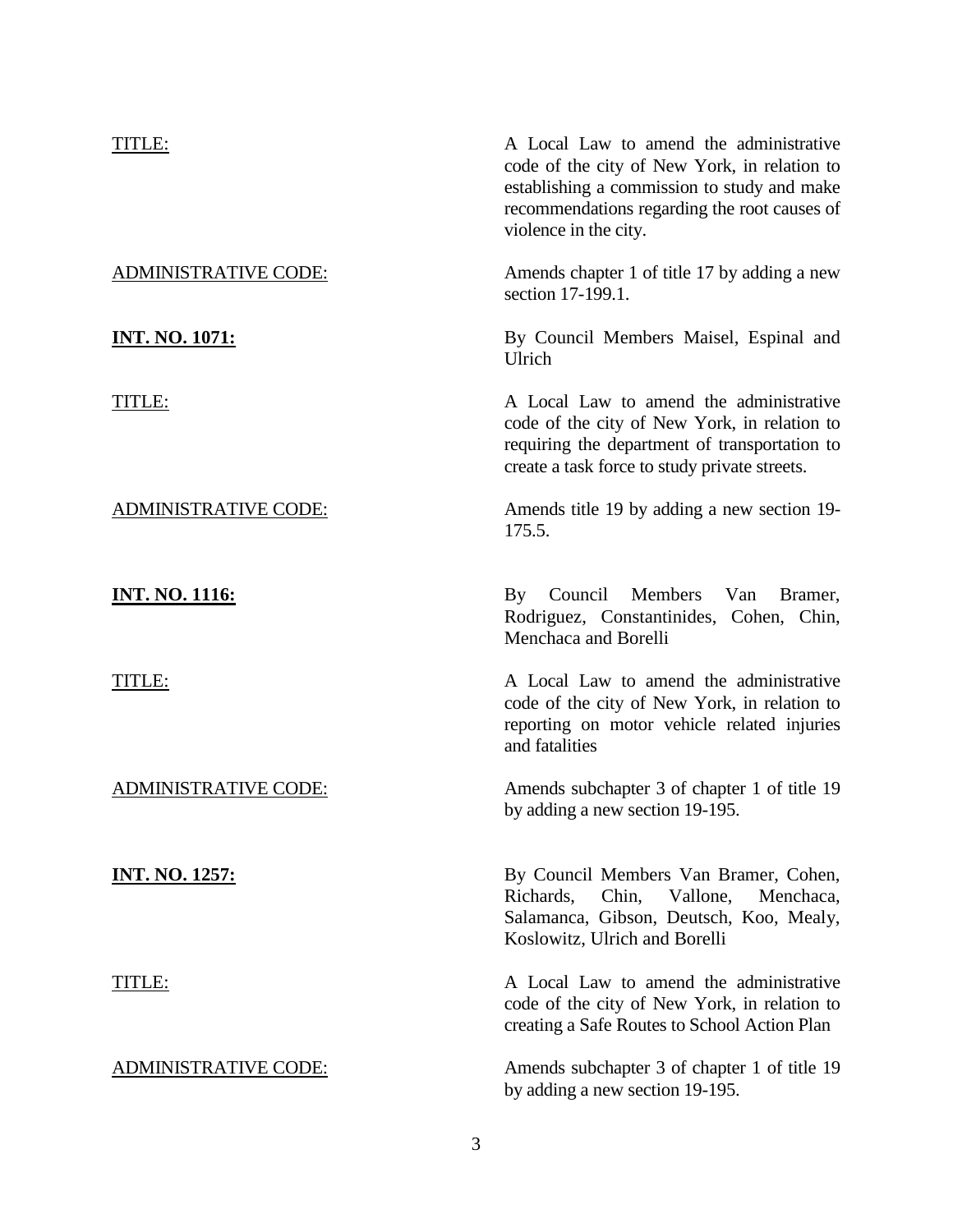| PROPOSED INT. NO. 1280-A:   | By Council Members Deutsch, Vacca,<br>Cabrera, Cohen, Constantinides, Crowley,<br>Espinal, Koo, Koslowitz, Lancman, Levine,<br>Maisel, Mealy, Palma, Treyger, Grodenchik,<br>Salamanca, Chin, Kallos, Gibson, Cumbo,<br>Borelli, Ulrich, Reynoso, Cornegy, Ferreras-<br>Copeland, Gentile, Miller, Dromm, Wills,<br>Torres, Richards, Williams, Johnson and<br>Menchaca |
|-----------------------------|-------------------------------------------------------------------------------------------------------------------------------------------------------------------------------------------------------------------------------------------------------------------------------------------------------------------------------------------------------------------------|
| TITLE:                      | A Local Law to amend the administrative<br>code of the city of New York, in relation to<br>requiring the police department to share<br>collision reports digitally                                                                                                                                                                                                      |
| <b>ADMINISTRATIVE CODE:</b> | Amends chapter 1 of title 14 by adding a new<br>section 14-166.                                                                                                                                                                                                                                                                                                         |
| <b>INT. NO. 1311:</b>       | By Council Members Deutsch, Salamanca,<br>Johnson, Palma, Maisel, Cohen<br>and<br>Grodenchik                                                                                                                                                                                                                                                                            |
| TITLE:                      | A Local Law to amend the administrative<br>code of the city of New York, in relation to<br>requiring the Department of Transportation to<br>notify emergency service providers about<br>resurfacing, including paving and milling                                                                                                                                       |
| <b>ADMINISTRATIVE CODE:</b> | Amends subchapter 1 of chapter 1 of title 19<br>by adding a new section 19-101.6.                                                                                                                                                                                                                                                                                       |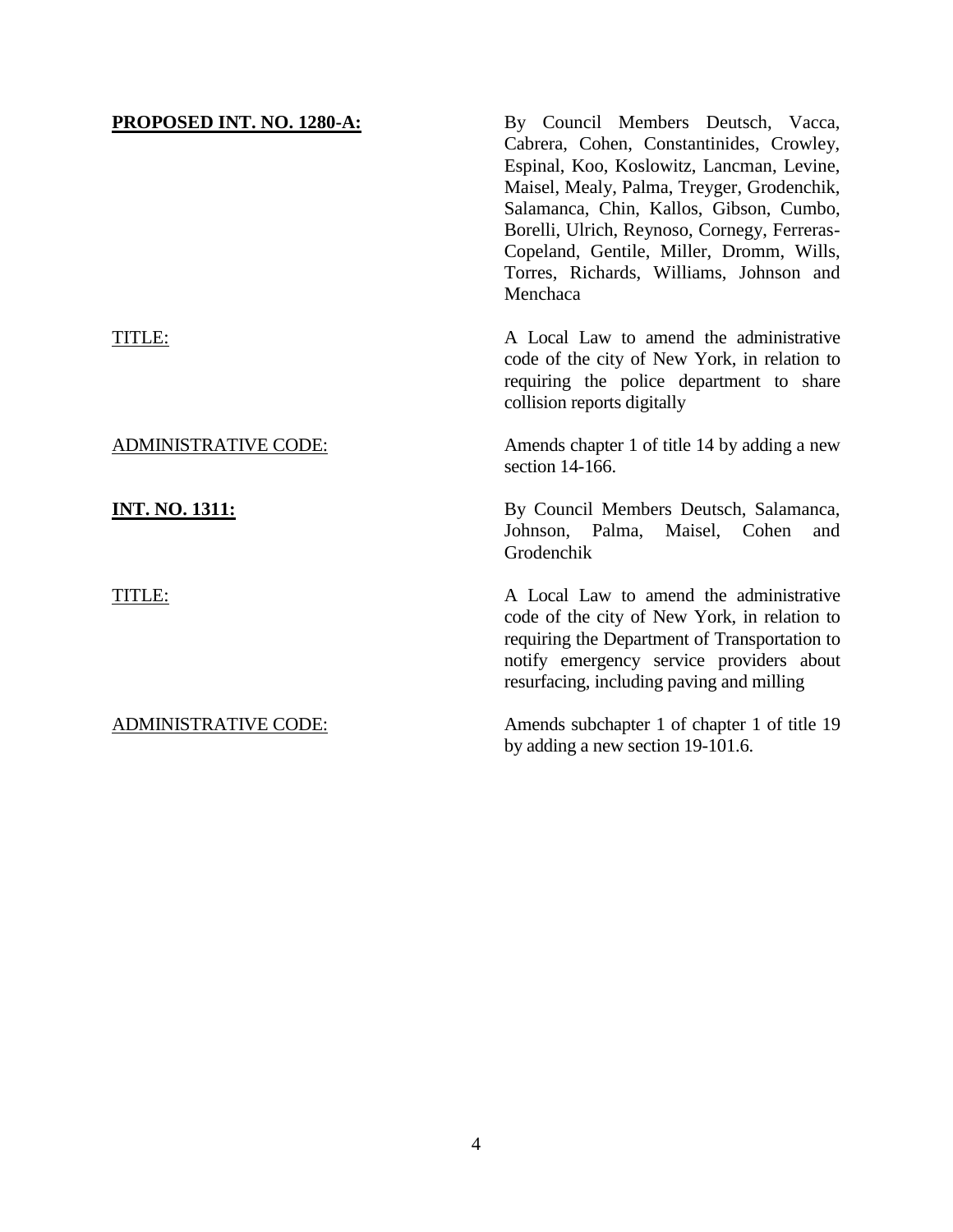#### **INTRODUCTION**

On January 26, 2017, the Committee on Transportation, chaired by Council Member Ydanis Rodriguez, and the Committee on Public Safety, chaired by Council Member Vanessa Gibson, will hold a hearing on the oversight topic "Vision Zero: Progress and Needs" and on Int. No. 542, a Local Law in relation to requiring the installation of traffic calming devices adjacent to senior centers and naturally occurring retirement communities; Int. No. 671, a Local Law in relation to requiring countdown pedestrian signals at intersections adjacent to schools and parks; Int. No. 911, a Local Law in relation to improving safety along bus routes; Int. No. 975, a Local Law in relation to fines and civil penalties for failure to remove abandoned poles; Int. No. 1040, a Local Law in relation to establishing a commission to study and make recommendations regarding the root causes of violence in the city; Int. No. 1071, a Local Law in relation to requiring the department of transportation to create a task force to study private streets; Int. No. 1116, a Local Law in relation to reporting on motor vehicle related injuries and fatalities; Int. No. 1257, a Local Law in relation to creating a Safe Routes to School Action Plan; Proposed Int. No. 1280-A, a Local Law in relation to requiring the police department to share collision reports digitally; and Int. No. 1311, a Local Law in relation to requiring the Department of Transportation to notify emergency service providers about resurfacing, including paving and milling. This is the first hearing on these items. The Committee expects to hear testimony from the New York City Department of Transportation ("DOT"), the New York City Police Department ("NYPD") and other interested stakeholders.

### **BACKGROUND**

In January 2014, Mayor Bill de Blasio announced that his Administration would commit to a "Vision Zero" initiative aimed at eliminating traffic fatalities by 2024, especially those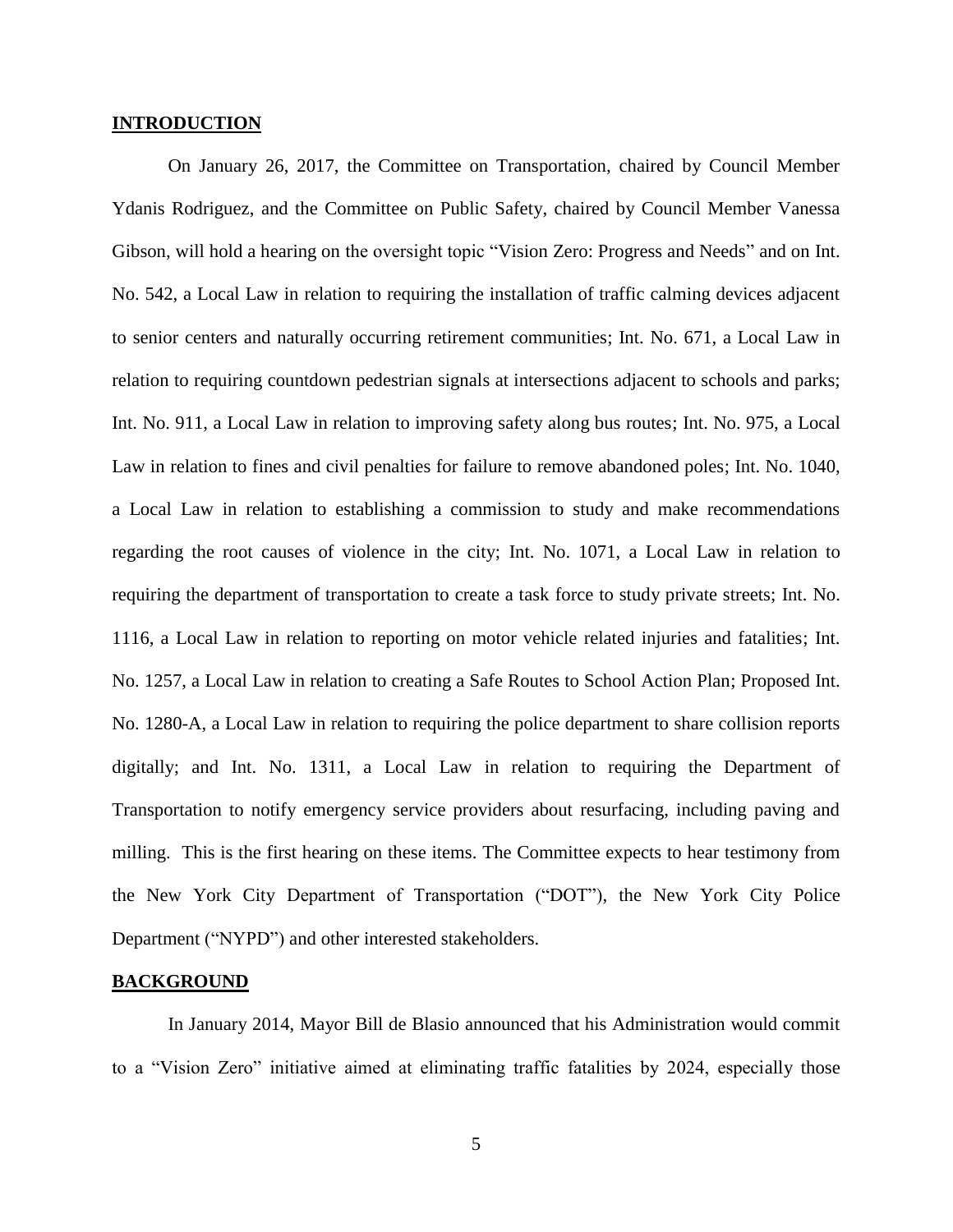involving pedestrians and cyclists, from the City's streets.<sup>1</sup> Vision Zero seeks to achieve its goals in a number of ways, including street redesigns and roadway enhancements, more effective enforcement strategies, regulatory and legislative changes, robust public education and awareness, and safety improvements to the City's vehicle fleet.<sup>2</sup> The purpose of this hearing is to assess the progress City agencies have made toward reducing traffic fatalities and what further steps need to be taken to reach the Vision Zero goal.

Vision Zero is made possible by the coordination of multiple City agencies who meet regularly as part of the Vision Zero Task Force to implement the goals set forth in the Vision Zero Action Plan and other initiatives as they develop. The Task Force includes DOT, NYPD, the Taxi and Limousine Commission (TLC), the Department of Citywide Administrative Services (DCAS), the Department of Health and Mental Hygiene (DOHMH), the Law Department, the Department for the Aging (DFTA), and the Office of Management and Budget (OMB).<sup>3</sup> The Vision Zero Action Plan lays out goals for each agency; notably DOT is responsible for street design and the NYPD is responsible for enforcement.

Pedestrians account for 56 percent of all traffic fatalities, with children and seniors being the most vulnerable populations.<sup>4</sup> New Yorkers over 65 years of age make up 13 percent of the population and account for 33 percent of traffic fatalities.<sup>5</sup> Children under the age of 14 are most likely to die from an injury sustained after being struck by a vehicle.<sup>6</sup> In fact, 53 percent of collisions are the result of driver error, including inattention, failure to yield, and speeding, and 30 percent are the result of pedestrian error. The City has focused on reducing excessive

l

<sup>1</sup> N.Y.C. Vision Zero Action Plan of 2014, *available at:*

http://www.nyc.gov/html/visionzero/assets/downloads/pdf/nyc-vision-zero-action-plan.pdf  $2$  Id.

<sup>3</sup> N.Y.C. Mayor's Management Report 2016 *available at*:

http://www1.nyc.gov/assets/operations/downloads/pdf/mmr2016/2016\_mmr.pdf

<sup>4</sup> Action Plan, supra note 1.

<sup>5</sup> Id.

 $^6$  Id.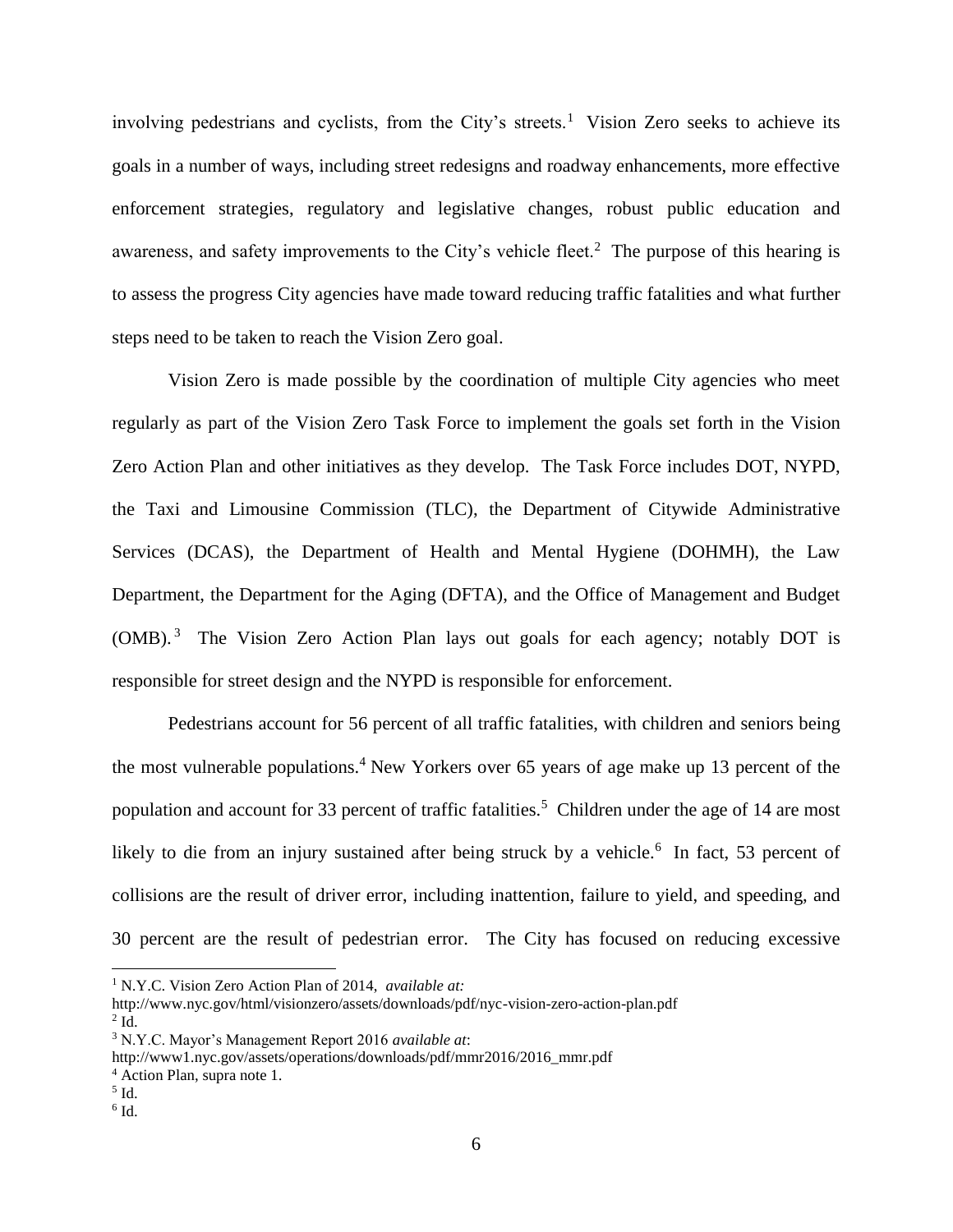speeding, specifically related to drunk and reckless driving. Nearly 40 percent of motor vehicle drivers killed in recent years were tested for a blood alcohol content of .08 or higher.<sup>7</sup>

Traffic fatalities include pedestrian, bicyclists, motor vehicle operators and passengers. The chart below was released by Mayor de Blasio's office in a press release in January 2017. While overall traffic fatalities are decreasing from year to year, the number of pedestrian fatalities increased from 139 in 2015 to 144 in 2016. The number of cyclist deaths increased from 14 in 2015 to 18 in 2016.

|      | <b>Peds</b> | <b>Cyclists</b> | <b>Motorcyclists</b> | <b>Vehicle Total</b><br><b>Motor</b><br><b>Occupants</b> |     |
|------|-------------|-----------------|----------------------|----------------------------------------------------------|-----|
| 2016 | 144         | 18              | 19                   | 48                                                       | 229 |
| 2015 | 139         | 14              | 22                   | 59                                                       | 234 |
| 2014 | 140         | 20              | 37                   | 61                                                       | 258 |
| 2013 | 184         | 12              | 42                   | 61                                                       | 299 |

# **NYC TRAFFIC FATALITIES (2013-16)**

Mayor's Press Office 2016 Press Release<sup>8</sup>

 $\overline{a}$ 

<sup>7</sup> N.Y.C Vision Zero Year Two Report *available at*:

http://www.nyc.gov/html/visionzero/assets/downloads/pdf/vision-zero-year-two-report.pdf

<sup>8</sup> Mayor de Blasio Announces 2016 Saw Fewest Fatalities Ever on New York City Streets. January 11, 2017 Available at: [http://www1.nyc.gov/office-of-the-mayor/news/013-17/vision-zero-mayor-de-blasio-2016-saw](http://www1.nyc.gov/office-of-the-mayor/news/013-17/vision-zero-mayor-de-blasio-2016-saw-fewest-fatalities-ever-new-york-city-streets#/0)[fewest-fatalities-ever-new-york-city-streets#/0](http://www1.nyc.gov/office-of-the-mayor/news/013-17/vision-zero-mayor-de-blasio-2016-saw-fewest-fatalities-ever-new-york-city-streets#/0)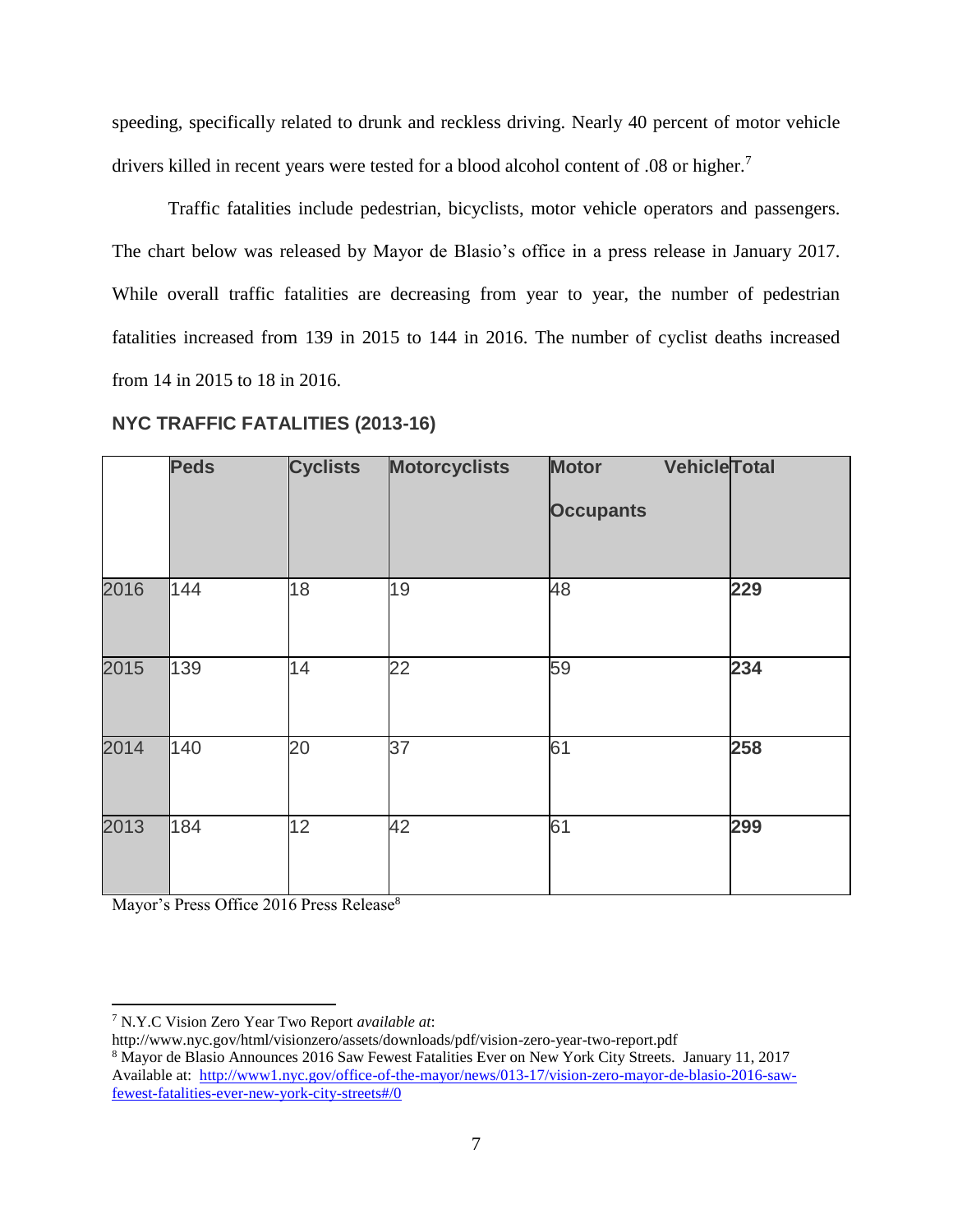Although injury statistics can better reveal trends because they provide a larger sample size that is less prone to randomness, according to the City, reliable injury figures take more than a year to process due to coordination with State agencies. However, preliminary data shows that that nearly 14,000 pedestrians and cyclists were injured in 2016, a decrease from the 14,800 pedestrian and cyclist injuries in 2015. <sup>9</sup> The number of pedestrian and cyclist injuries has decreased over the years, as there were 15,000 pedestrians and cyclists injured in crashes in 2014, and over 16,000 pedestrians and cyclists injured in  $2013$ .<sup>10</sup> In 2016, approximately 40,000 motorists were injured in traffic crashes, compared to 38,000 in 2015, and 36,000 in 2014. Since 2013, motorist injuries have been on the rise, but they are lower than they were through 2010- 2012.<sup>11</sup> (During these years motorist injuries ranged from 54,000-58,000.)

The Mayor's Management Report from Fiscal Year 2016 discusses the various improvements DOT has made in an effort to make streets safer. The report mentions the focus the agency has on implementing designs that simplify complex intersections, discourage speeding, provide bicycle lanes, make pedestrians and cyclists more visible, and shorten pedestrian crossing distances at high-crash Vision Zero priority locations.<sup>12</sup>

DOT:

- Completed 57 street improvement projects at high crash locations;<sup>13</sup>
- Completed the construction of 395 speed humps;
- Activated 648 leading pedestrian signals; and
- Installed 47 accessible pedestrian signals (APS)

 $\overline{a}$ 

<sup>9</sup> Vision Zero View Pedestrian and Cyclist Injury Data, last accessed January 20, 2017.

<sup>&</sup>lt;sup>10</sup> Vision Zero View, Pedestrian and Cyclist Injuries, accessed on January 20, 2017

<sup>&</sup>lt;sup>11</sup> Vision Zero View, Motor Vehicle Traffic Injuries, accessed on January 20, 2017

<sup>12</sup> N.Y.C 2016 Mayor's Management Report, supra note 3 at 20

 $13$  Id at 20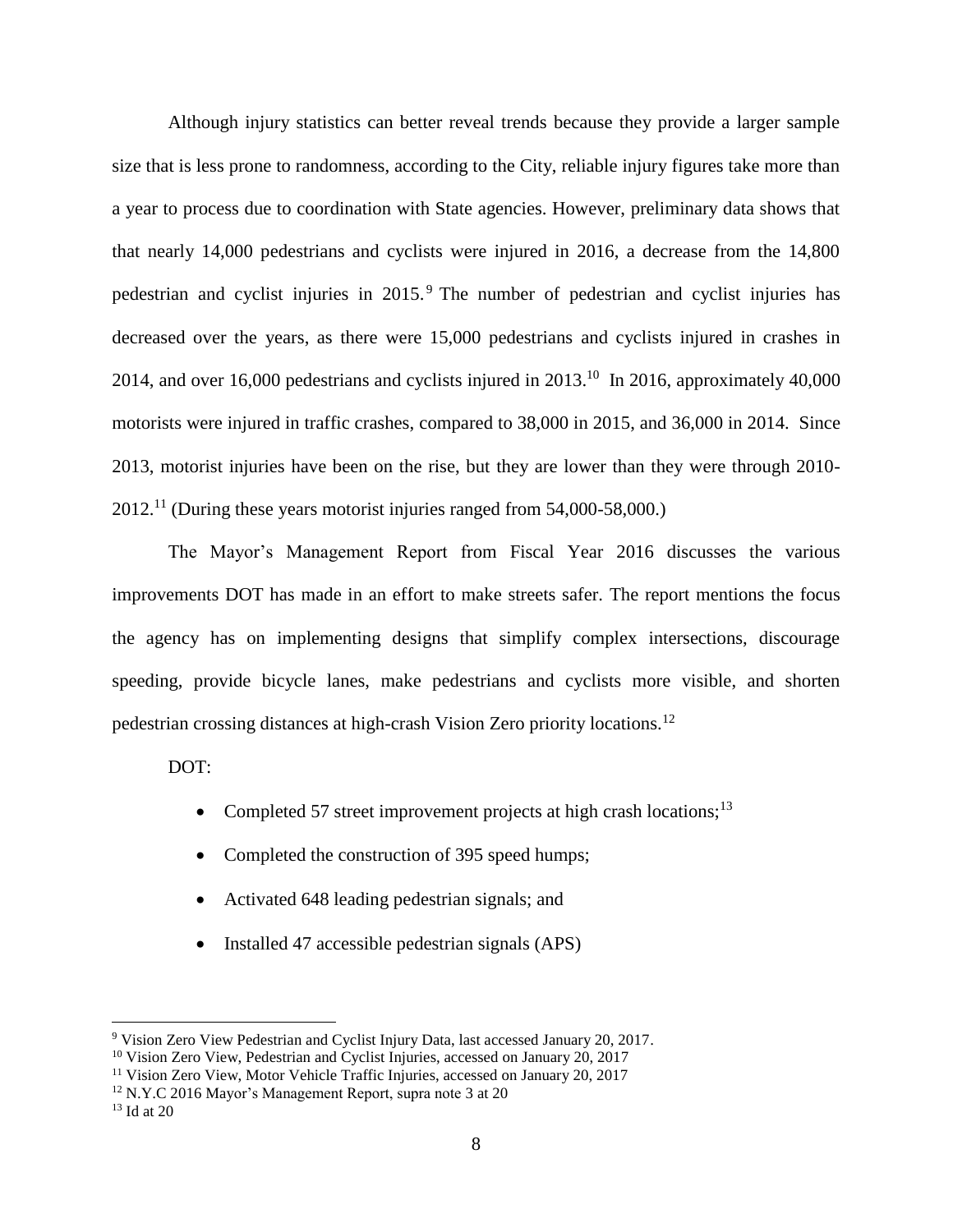The Administration's Vision Zero Two Year Report examined the progress the City made toward achieving its street safety goals during the second year of the initiative. The report summarizes data from 2015.<sup>14</sup> The report discusses the Administration's continued efforts in street redesign; the City built 58 miles of bike network improvements and enhancements, including 12.4 miles of protected bike lanes. Bike lanes encourage new bike riders and when there are more cyclists on the road it can enhance their safety.

In 2015, DOT and NYPD released five Borough Pedestrian Safety Action Plans that analyzed data about pedestrian fatalities and serious injuries within each borough in order to identify dangerous intersections and areas. These plans identify "priority corridors" and "priority intersections" in each borough—intersections and corridors with the highest rates of severe pedestrian injuries and fatalities.<sup>15</sup> To compile the Action Plans, DOT and NYPD conducted 28 town hall meetings and workshops and took suggestions through the online Vision Zero Public Input Map.<sup>16</sup> This accelerated the process by which DOT was able to implement street redesigns, because they could target their projects according to data in the Borough Action Plans.

In 2015, DOT completed 60 corridor and intersection safety projects and priority locations and 80 safety projects citywide, which was a 67% increase in the pace of project completion over the five years prior to Vision Zero. DOT completed the first phase of one of its largest projects in the shortest amount of time when it added protected bike lanes to calm traffic along Queens Boulevard.<sup>17</sup>

The report discusses further street safety improvements including the use of Leading Pedestrian Intervals (LPIs), which was one of the key initiatives identified in the Borough

 $\overline{a}$ 

<sup>&</sup>lt;sup>14</sup> Vision Zero Year Two Report, supra note 7

 $15$  Id.

<sup>16</sup> Id.

 $17$  Id.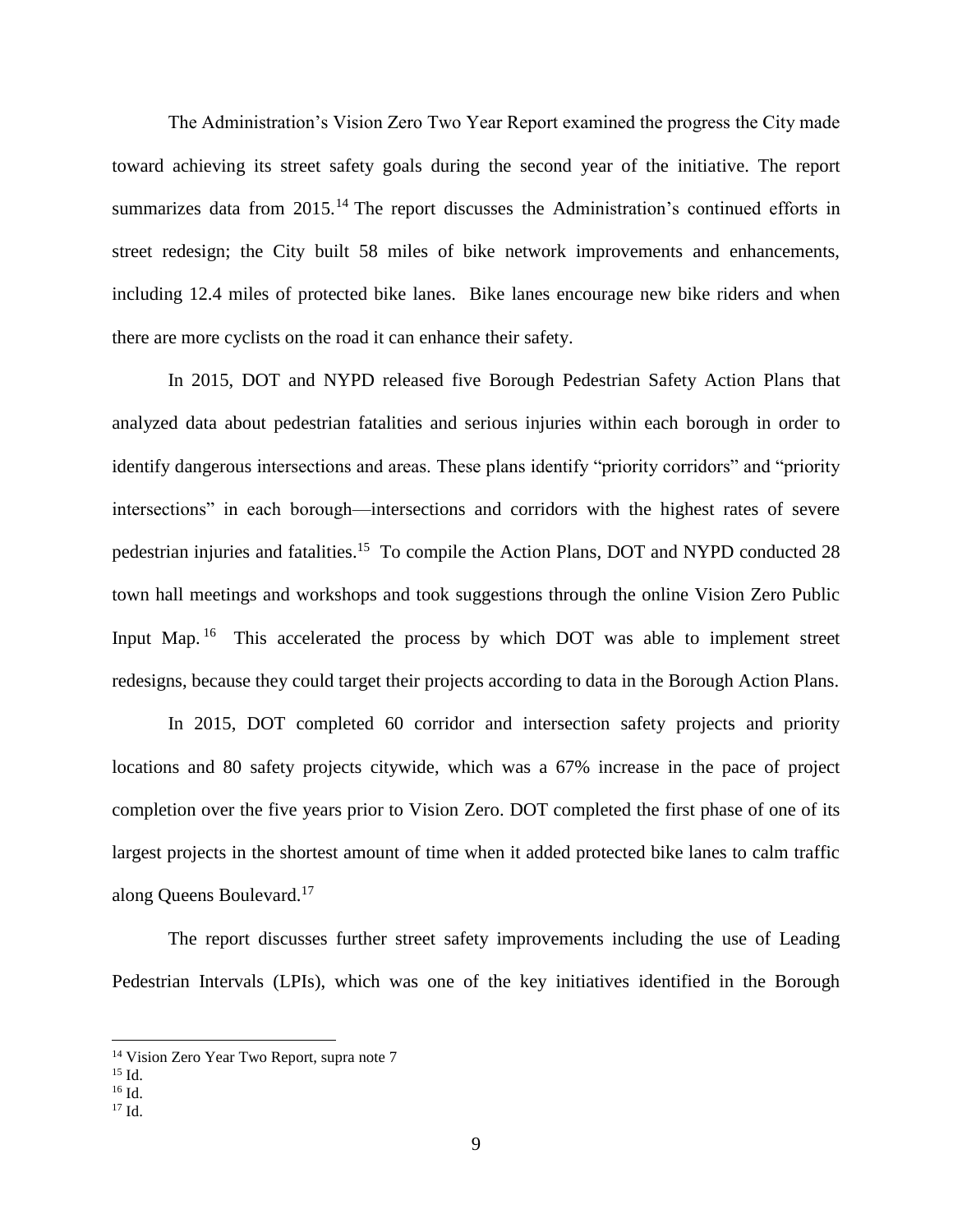Pedestrian Safety Action Plans.<sup>18</sup> LPIs give the pedestrian a head start while crossing the street before vehicles are able to make turns across the crosswalk. DOT set a goal of installing LPIs at every feasible school crosswalk on a priority corridor and at every feasible Priority Intersection by the end of 2017. In 2015, DOT installed 417 LPIs for a citywide total of 700.<sup>19</sup>

#### Reporting and Enforcement

On the enforcement side, NYPD reports an increased focus on traffic violations such as speeding and failure to yield, which contribute to pedestrian fatalities. In 2015, the NYPD's specialized Collision Investigation Squad (CIS), which is responsible for investigating collisions that result in a fatality or critical injury, responded to 430 crash scenes, leading to 96 findings of criminality.<sup>20</sup>

In fiscal year 2016, the NYPD issued 139,043 speeding summonses and 40,657 failure to yield to pedestrian summonses.<sup>21</sup> This is an increase in 10 percent and 12 percent respectively.<sup>22</sup> In August 2014, the NYPD began enforcing the Right of Way Law, which creates criminal and civil penalties for careless motorists who fail to yield to pedestrians and cyclists with the rightof-way, including making it a misdemeanor in cases of physical injury.<sup>23</sup> In fiscal year 2016, the NYPD issued 927 violations to drivers who struck a pedestrian or cyclist who had the right of way, and made 45 arrests for these violations.<sup>24</sup> The NYPD purchased 90 additional LIDAR speed detection guns, bringing the total to  $481$ , to enforce speeding violations.<sup>25</sup> As of December 31, 2016, DOT should have competed its target of purchasing all 505 LIDR guns. DOT also completed the installation and activation of speed cameras in the maximum number of school

l <sup>18</sup> Id.

 $19$  Id.

<sup>20</sup> Id.

<sup>21</sup> N.Y.C Mayor's Management Report (MMR) 2016,*supra note 3 at 20*

 $^{22}$  Id.

<sup>23</sup> Local Law 29 of 2014

<sup>&</sup>lt;sup>24</sup> N.Y.C MMR, supra note 3 at 20

<sup>25</sup> Id.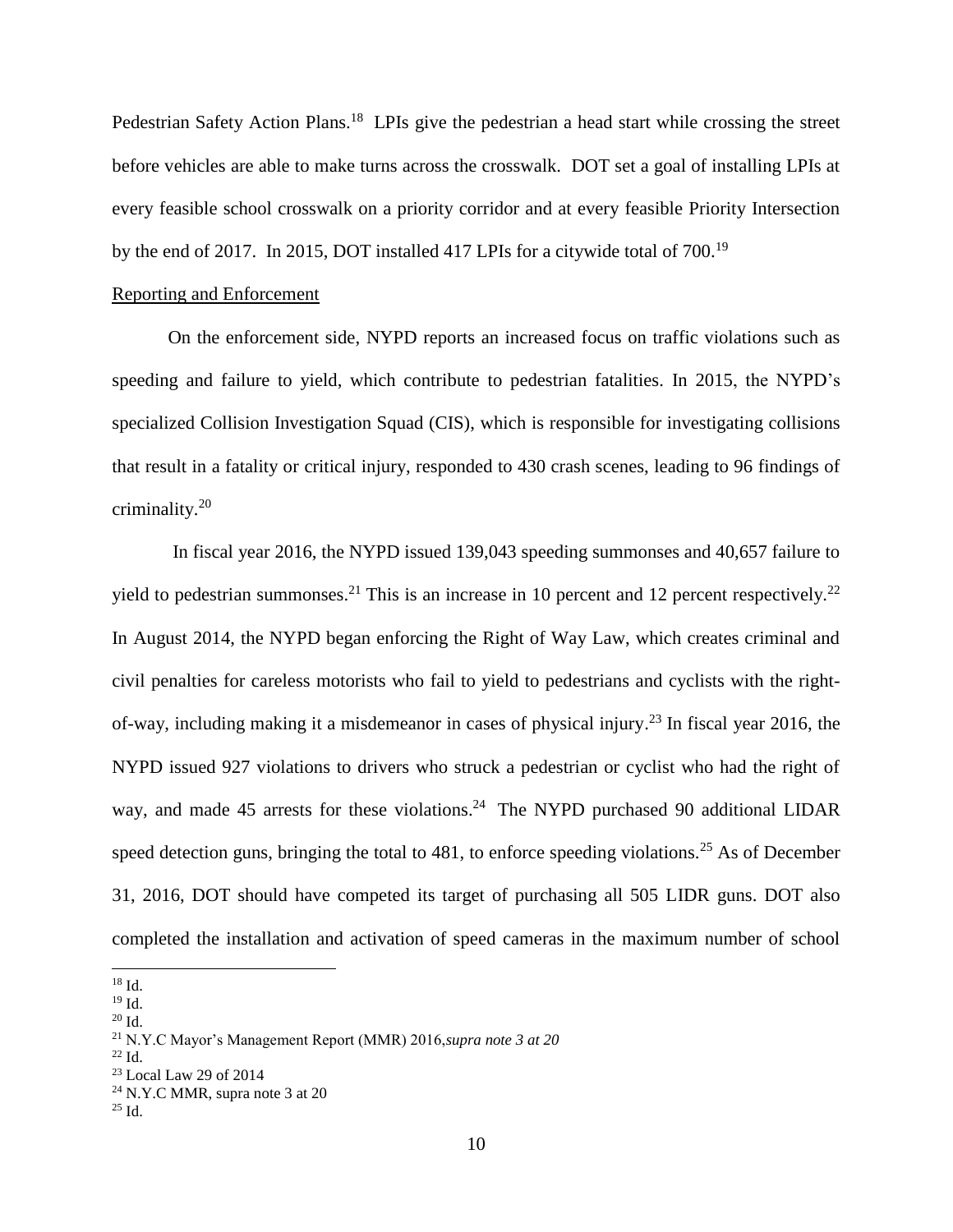zones allowed by state law in September 2015; speeding violations at locations with fixed speed cameras have tended to decline by about 50 percent. <sup>26</sup>

In November 2016, the NYPD made its collision-tracking program known as TrafficStat available to the public.<sup>27</sup> A user can search traffic data by patrol borough or precinct by comparing the current week, month and year to last year's traffic data. Users can search for collisions, injuries, fatalities and can also narrow their search by filtering for time of day, hour or even collision type that provides the user with statistics on the cause of the collision, such as "following too closely" or "failing to yield". Prior to TrafficStat, the online Vision Zero View was primary source of public crash data, but it has limitations related to specific data and recent figures. NYC Open Data includes certain specific data, but it does not include a map function.<sup>28</sup>

## Vision Zero Legislation

In May 2014, the Council passed a package of bills and resolutions aimed at furthering the City's Vision Zero street safety priorities. Among many provisions, the bills required the City to study factors found to be related to serious crashes, imposed penalties for certain dangerous behaviors, increased penalties related to failing to yield to pedestrians and cyclists who have the right of way. The legislation regulated DOT's actions concerning work zones and traffic signal replacement, required the installation of "slow zones," mandated more publicly available crash data (particularly with regard to crashes involving TLC-licensed vehicles), and strengthened penalties against TLC-licensed drivers involved in serious collisions and who exhibit dangerous driving behaviors.<sup>29</sup> In October 2014, after the State enacted legislation allowing the City to lower its official speed limit (which applies unless otherwise posted), the Council passed

 $\overline{\phantom{a}}$ 

 $26$  Id.

<sup>27</sup> "*City Hall Puts NYPD's TrafficStat Crash Mapping Tool Online*" Streetsblog NYC, November 29,2016, available at:<http://nyc.streetsblog.org/2016/11/29/city-hall-puts-nypds-trafficstat-crash-mapping-tool-online/> <sup>28</sup> Id.

<sup>29</sup> Local Law 21-31 of 2014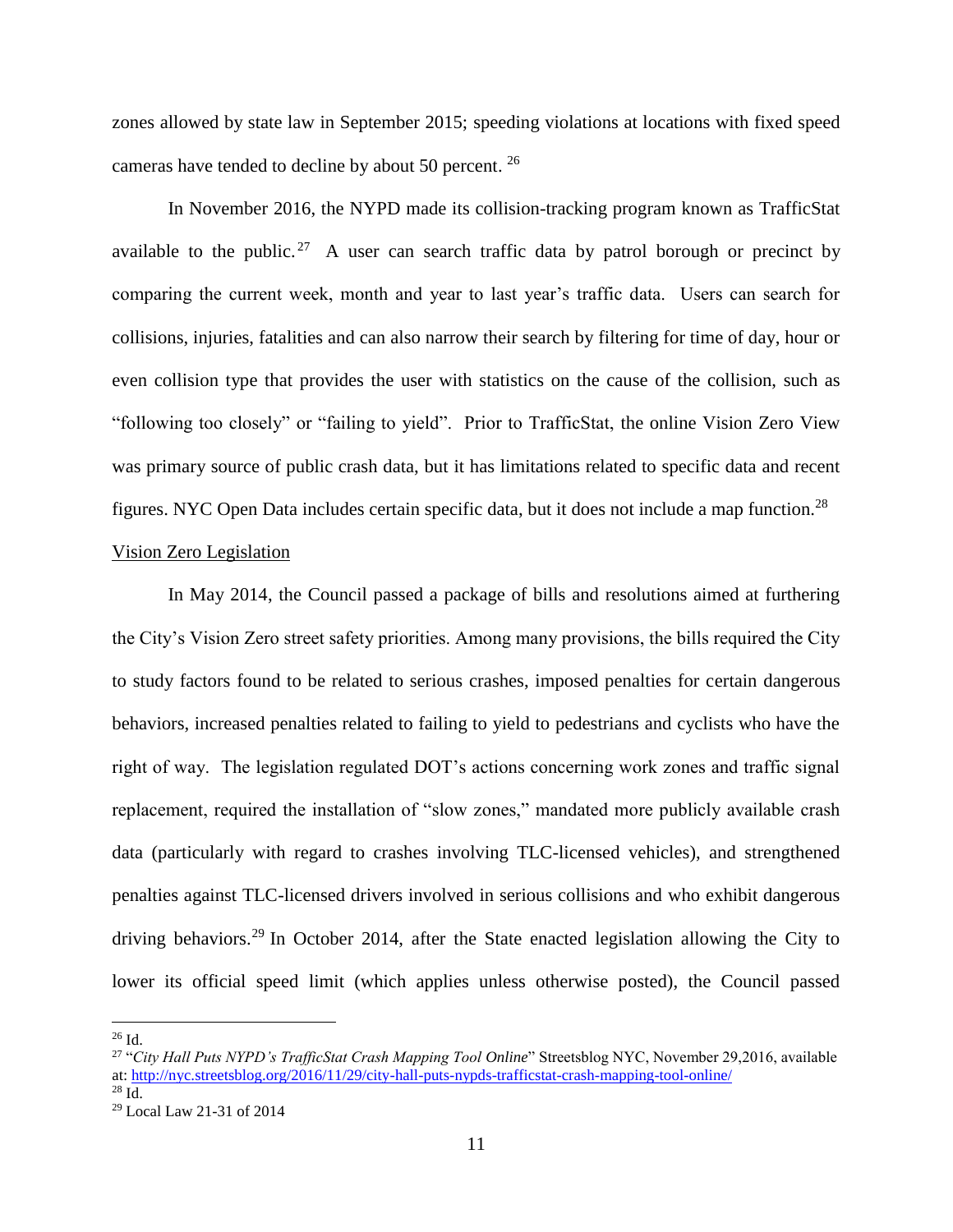legislation lowering it from 30 to 25 miles per hour.<sup>30</sup> And, in May 2015, the Council passed legislation requiring side guards, which help prevent pedestrians and cyclists from falling into the exposed space between a vehicle's axels, on most trucks in the City fleet and on Citylicensed trade waste hauling vehicles by 2024.<sup>31</sup>

Furthermore, the Council passed and the Mayor signed into law significant legislation to increase transparency and increase civil penalties for leaving the scene of a collision. Local Law 15 of 2014 requires the NYPD to release quarterly data on the number of hit and runs. Local Law 50 of 2014 increased the civil penalties for leaving the scene of a collision and Local Law 4 of 2016 further increased civil penalties for leaving a scene. Local Law 5 of 2016 requires the NYPD to issue an annual hit-and-run report.

#### 2016 Left Turn and Pedestrian Bicycle Crash Study

In August 2016, DOT released its Left Turn Pedestrian and Bicycle Crash Study.<sup>32</sup> The study looked at the effect left turns have on the number of pedestrian and bicyclists killed or severely injured  $(KSI)$ <sup>33</sup> Left turns have a 19 percent rate of pedestrian and cyclist KSI as opposed to right turns which have about a 6 percent KSI for pedestrian and cyclists.<sup>34</sup> The study found that vehicle operators drive faster while making a left turn due to the distance they have to travel and to avoid oncoming traffic. In addition to the driver accelerating, the vehicle frame obstructs a driver's ability to see pedestrians and cyclists.<sup>35</sup> The report also found that the areas

 $\overline{\phantom{a}}$ 

<sup>30</sup> Local Law 54 of 2014

<sup>31</sup> Local Law 56 of 2015

<sup>&</sup>lt;sup>32</sup> Required by Local Law 21 of 2014

<sup>33</sup> N.Y.C Department of Transportation. Don't Cut Corners: Left Turn Pedestrian & Bicyclist Crash Study. August 2016. Available at:<http://www.nyc.gov/html/dot/downloads/pdf/left-turn-pedestrian-and-bicycle-crash-study.pdf> <sup>34</sup> Id.

<sup>35</sup> Id.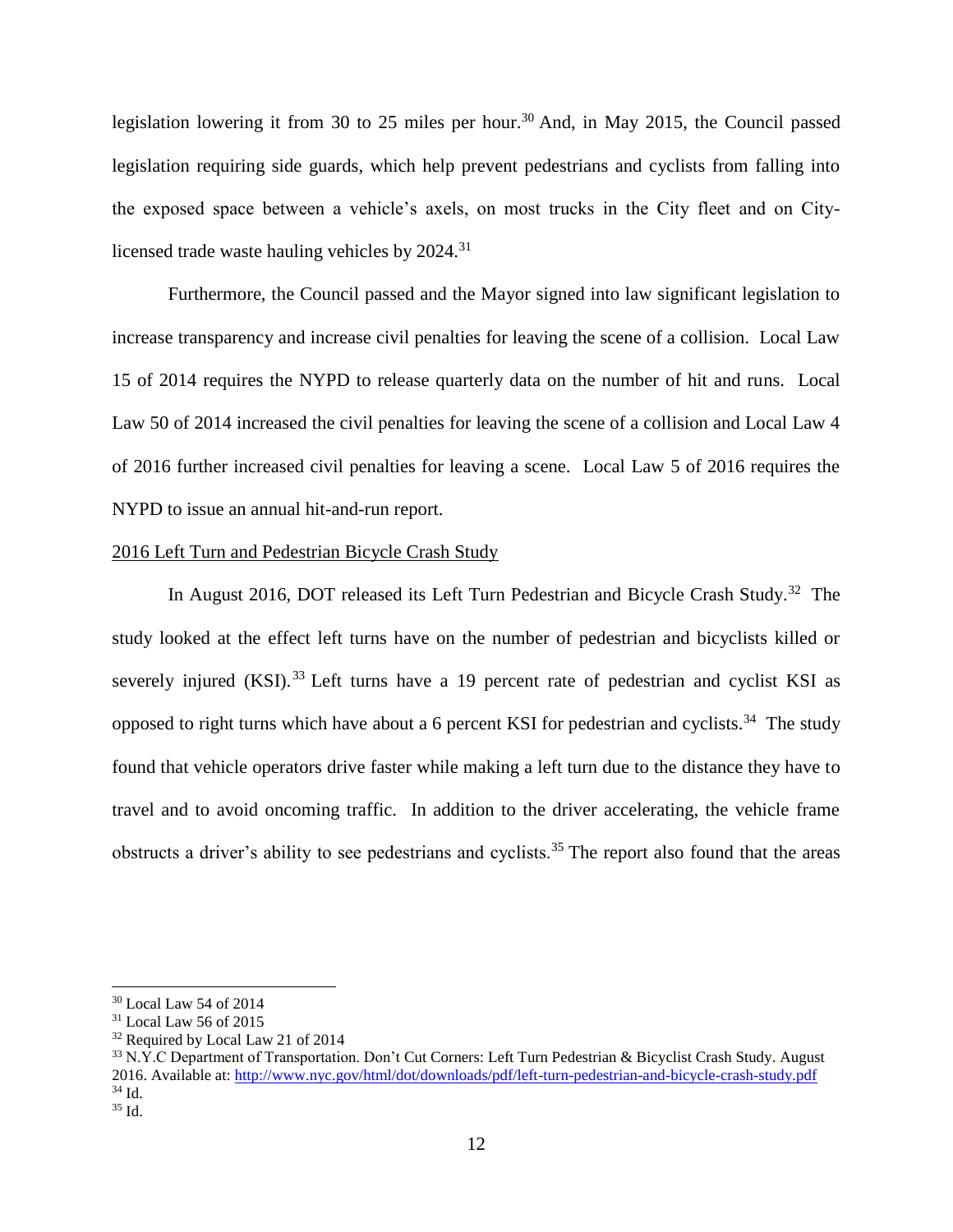in which left turn KSI was the highest were highly concentrated, only occurring on 18% of the NYC's over 39,000 intersections.<sup>36</sup>

The report recommended a number of ways to mitigate pedestrian and cyclist fatalities caused by left turns. They include restricting left turns, creating turning lanes, protected bike lanes, and pedestrian islands, and signal adjustments including left turn only signals and LPIs. <sup>37</sup> Street Safety Near Schools

Safe Routes to School is a federal, state, and local campaign designed to encourage children to walk and bicycle to school. SRTS seeks to develop and implement "projects and activities that will improve safety and reduce traffic, fuel consumption and air pollution in the vicinity (approximately two miles) of primary and middle schools (Grades  $K-8$ ).<sup>38</sup> NYC's Safe Routes to School initiative focuses on improving traffic safety at city schools with the highest accident rates.<sup>39</sup> DOT, through its School Safety Engineering Program (SSEP), $40$  studied the accident history of areas surrounding 1,471 elementary and middle schools in the city. Of the 1,471 schools, DOT selected 135 to receive priority short-term traffic safety improvements such as new vehicle and pedestrian traffic signals, speed bumps, speed boards (speed detecting radar device attached to an LED sign that tells motorists how fast they are currently driving), new parking regulations, and high visibility crosswalks. $41$ 

Upon the completion of the short-term improvements, DOT identified a second round of 135 priority schools and began working with the New York City Department of Design and

 $\overline{\phantom{a}}$ 

<sup>36</sup> Id.

<sup>37</sup> Id.

<sup>&</sup>lt;sup>38</sup> New York State Department of Transportation's Safe Route to Schools Program (April 1, 2016), <https://www.dot.ny.gov/divisions/operating/opdm/local-programs-bureau/srts/programs>

<sup>39</sup> *See* New York City Department of Transportation Safe Routes to School (April 1, 2016), <http://www.nyc.gov/html/dot/html/pedestrians/saferoutes.shtml>

<sup>40</sup> *See id*. (The School Safety Engineering Program was the name NYC DOT used prior to adopting Safe Routes to School. The two programs are substantially similar.).

<sup>41</sup> *See id*.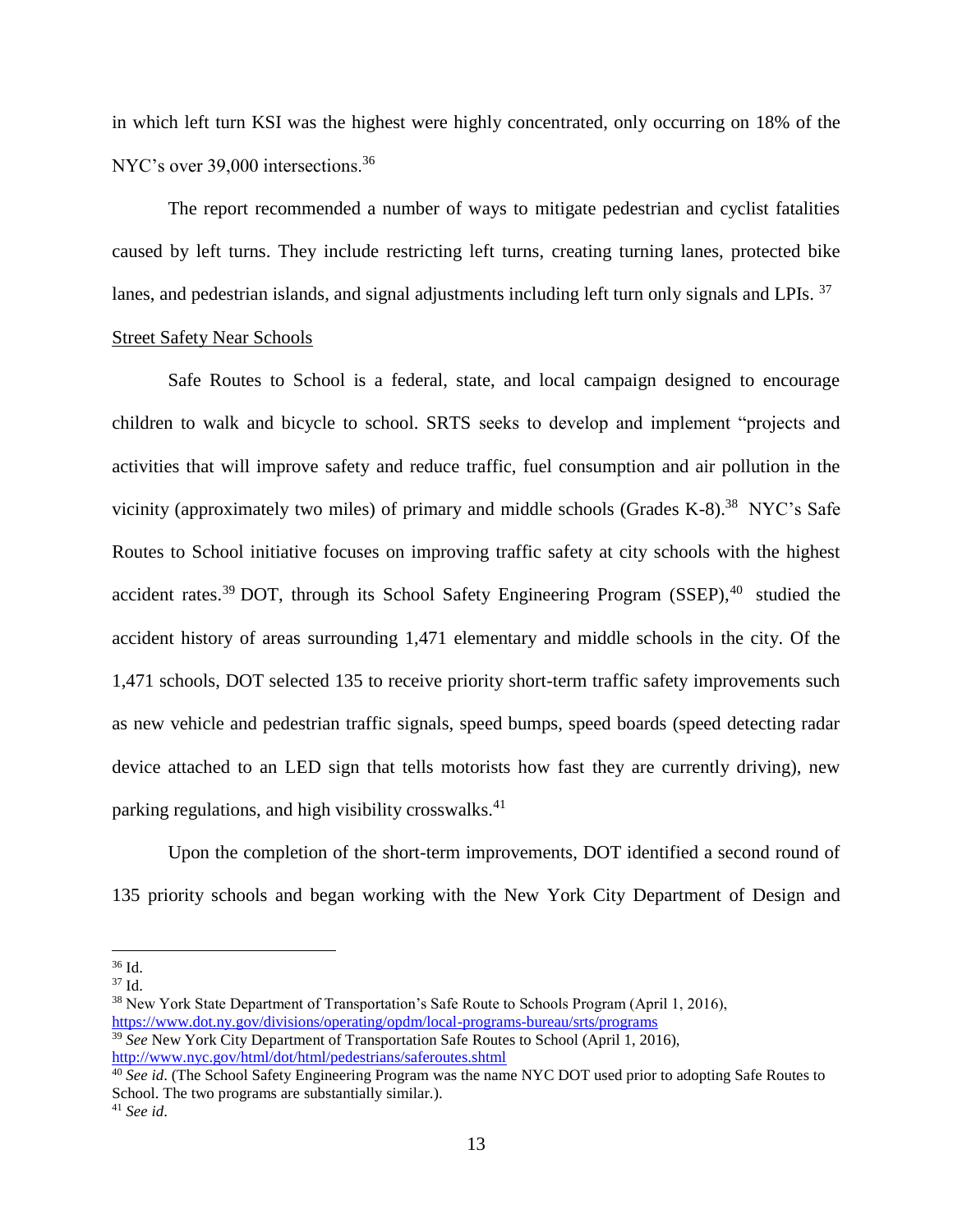Construction (DDC) to design and implement long-term traffic safety improvements.<sup>42</sup> These improvements include new roadway construction, curb extensions, median construction, and sidewalk and curb realignment at an additional 61 elementary and middle schools.<sup>43</sup>

## Abandoned Poles on City Streets

When a utility company needs to replace a utility pole or moves upgraded services to another pole, they may leave the original pole in place, leading to the presence of "double" or "twin" poles. <sup>44</sup> City law requires old pole to be removed "forthwith" unless the owner demonstrates to DOT that there is "sufficient cause" for an extension; however, some poles are left in place due to the cost of removal and a lack of coordination between the multiple entities that may use the poles. <sup>45</sup> In addition to being an unsightly presence in local communities, abandoned poles can pose safety concerns if they are not removed in a reasonable period of time and become structurally unsound.<sup>46</sup>

If the person or company owning or managing the double pole does not remove it, the City will do so at their expense.<sup>47</sup> Currently, the penalty for violation is a fine of \$250 to \$500 and/or imprisonment of up to 10 days.<sup>48</sup> Int. No. 975 would raise the fine for failure to remove a

l

<sup>46</sup> Press Release, Senator Charles E. Schumer, Schumer: Zombie Utility Poles, Weighing More Than 1000lbs, Are A Threat To Orange County Pedestrians & Are An Eyesore; Senator Says Companies Have Failed To Remove Old & Potentially Unstable Poles; Schumer Urges Companies Responsible To Remove Poles ASAP, Feb. 16, 2016, *available at* [https://www.schumer.senate.gov/newsroom/press-releases/schumer-zombie-utility-poles-weighing](https://www.schumer.senate.gov/newsroom/press-releases/schumer-zombie-utility-poles-weighing-more-than-1000lbs-are-a-threat-to-orange-county-pedestrians-and-are-an-eyesore-senator-says-companies-have-failed-to-remove-old_potentially-unstable-poles-schumer-urges-companies-responsible-to-remove-poles-asap-)[more-than-1000lbs-are-a-threat-to-orange-county-pedestrians-and-are-an-eyesore-senator-says-companies-have](https://www.schumer.senate.gov/newsroom/press-releases/schumer-zombie-utility-poles-weighing-more-than-1000lbs-are-a-threat-to-orange-county-pedestrians-and-are-an-eyesore-senator-says-companies-have-failed-to-remove-old_potentially-unstable-poles-schumer-urges-companies-responsible-to-remove-poles-asap-)[failed-to-remove-old\\_potentially-unstable-poles-schumer-urges-companies-responsible-to-remove-poles-asap-.](https://www.schumer.senate.gov/newsroom/press-releases/schumer-zombie-utility-poles-weighing-more-than-1000lbs-are-a-threat-to-orange-county-pedestrians-and-are-an-eyesore-senator-says-companies-have-failed-to-remove-old_potentially-unstable-poles-schumer-urges-companies-responsible-to-remove-poles-asap-); Press Release, N.Y. State Public Service Commission, *PSC Deals with Utility Pole Issues,* May 19, 2011, *available at* 

<sup>42</sup> *See id*.

<sup>&</sup>lt;sup>43</sup> *See id*.; There may be some overlap between the 61 schools here and the 135 priority school discussed above <sup>44</sup> Judy L. Randall, *Here's the lowdown on Staten Island's twinned utility poles,* Staten Island Advance, Feb. 18, 2014, *available at* [http://www.silive.com/news/index.ssf/2014/02/heres\\_the\\_lowdown\\_on\\_staten\\_is.html.](http://www.silive.com/news/index.ssf/2014/02/heres_the_lowdown_on_staten_is.html) <sup>45</sup> *Id.*; N.Y.C. Admin. Code § 24-411.

[https://www3.dps.ny.gov/pscweb/WebFileRoom.nsf/Web/7E55C5207EAC4CB9852578950051E71B/\\$File/pr11038](https://www3.dps.ny.gov/pscweb/WebFileRoom.nsf/Web/7E55C5207EAC4CB9852578950051E71B/$File/pr11038.pdf?OpenElement) [.pdf?OpenElement.](https://www3.dps.ny.gov/pscweb/WebFileRoom.nsf/Web/7E55C5207EAC4CB9852578950051E71B/$File/pr11038.pdf?OpenElement)

 $\frac{47}{47}$  *Id.* at § 24-411(b).

<sup>48</sup> *Id*. at § 24-411(c).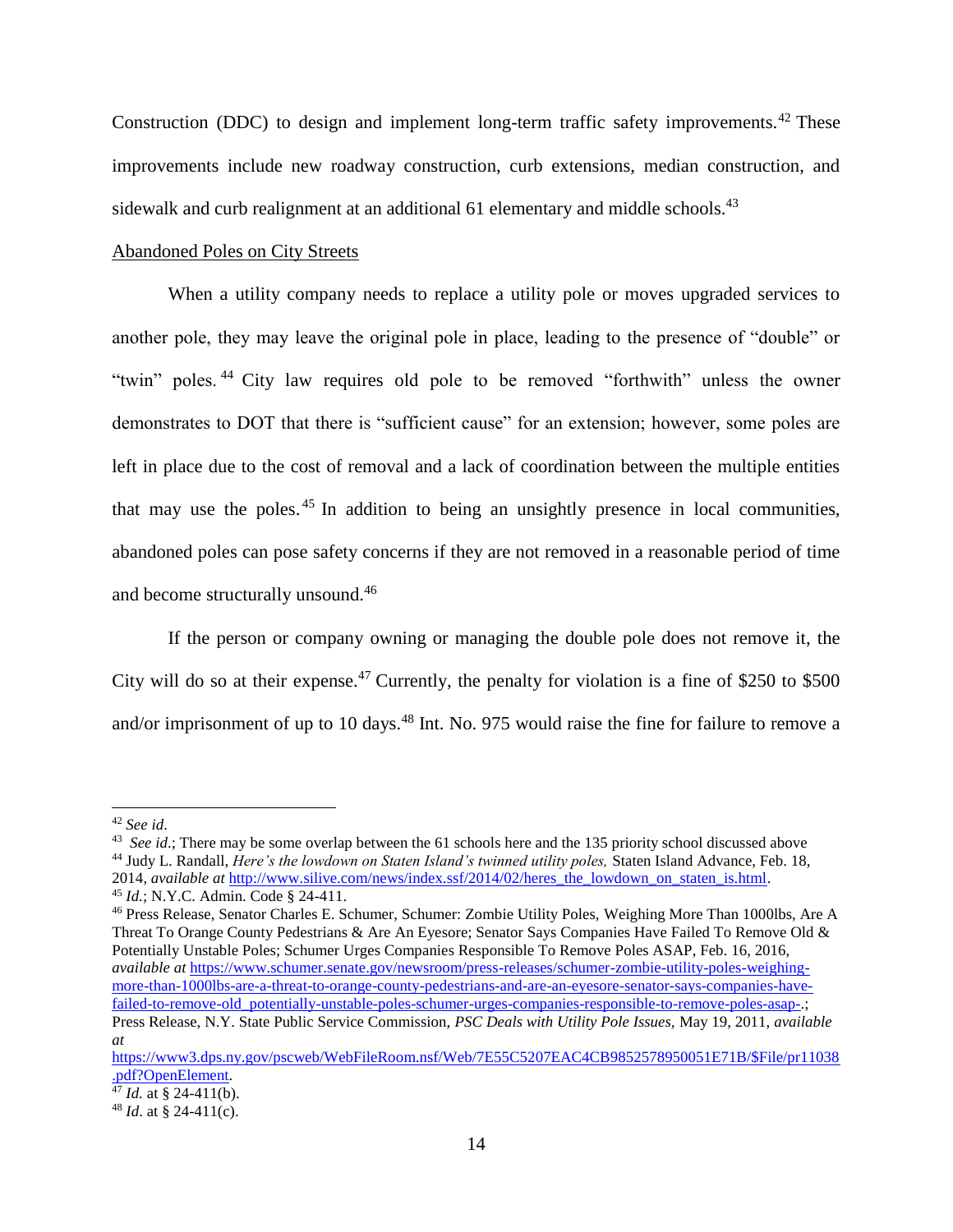utility pole when required to \$350 to \$750 and provide that a person in violation may also be subject to civil penalties of \$100 per day that they are in violation of the Code.

## Coordination of Transportation Projects with Emergency Services

In 2009, the Council enacted Local Law ("LL") 90, which required that the Department of Transportation to provide notice to council members and community board's about major transportation project in their districts. In 2012, the Council amended the Administrative Code to expand the notification requirement to include the New York City Police Department ("NYPD"), the Fire Department ("FDNY"), the Department of Small Business Services, and the Mayor's Office for People with Disabilities.

However, concerns continue to be raised that lack prompt notification by the Department about street closure due to roadwork, may result in first responders being delayed in arriving at emergencies.<sup>49</sup>

## Private Streets

 $\overline{\phantom{a}}$ 

New York City has approximately 900 private streets. <sup>50</sup> Private streets offer several benefits to their residents, including resident-only parking. However, private streets do not receive any of the normal services provided by the City, including paving and snow clearing. Instead, residents and homeowners are responsible for the maintenance and repair of their streets. The increasing expense of maintaining these streets is not only creating financial problems for many homeowners, but it is leading many private streets to fall into disrepair.

<sup>49</sup> *Councilman Chaim Deutsch introduces bill to better inform emergency responders of street closures*, The Yeshiva World, Nov. 1, 2016, *available at http://www.theyeshivaworld.com/news/headlines-breakingstories/481212/councilman-chaim-deutsch-introduces-bill-to-better-inform-emergency-responders-of-streetclosures.html.*

<sup>50</sup> Kate Hinds*, Illegal Streets: Off the Map, Not off the Grid*, WNYC, Dec. 29, 2010, *available at* [http://www.wnyc.org/story/284058-illegal-streets-off-the-map-not-off-the-grid/;](http://www.wnyc.org/story/284058-illegal-streets-off-the-map-not-off-the-grid/) *see also* 

Mike McLaughlin, *Parking Dream: Residents can set parking and traffic rules city's more than 900 private streets*, N.Y. Daily News, Aug. 9, 2010, *available at* http://www.nydailynews.com/new-york/parking-dream-residents-setparking-traffic-rules-city-900-private-streets-article-1.203563.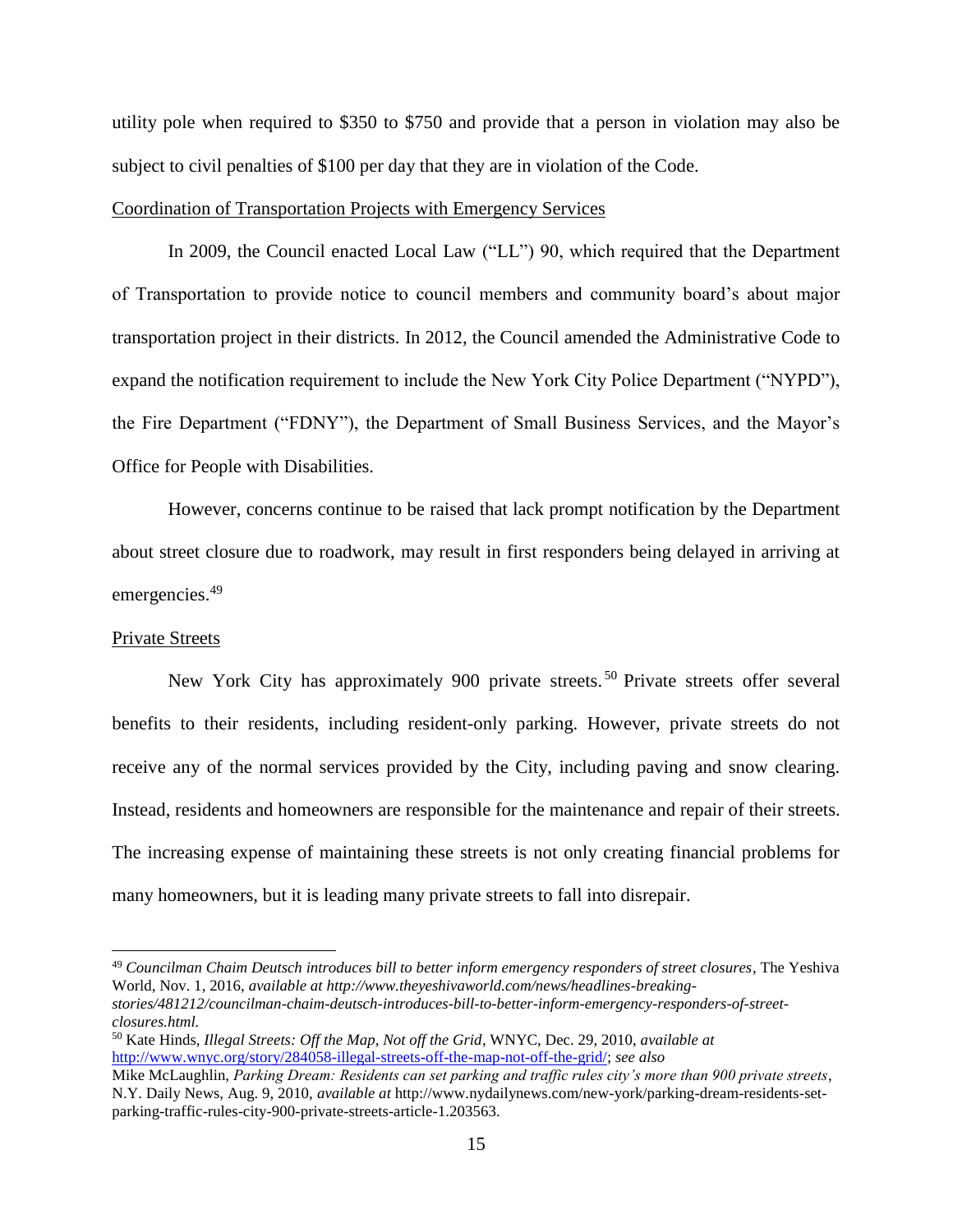#### **ANALYSIS OF INT. NO. 542**

Section one of Int. No. 542 would amend subchapter three of chapter one of title 19 of the administrative code by adding the new section 19-183.1.

Subdivision a of such section would provide the definition of:

- "Senior center" as having the same meaning as in section 21-201 of the administrative code.
- "Naturally Occurring Retirement Community" as an apartment building, housing complex, or housing development,
	- i) not originally built for senior citizens,
	- ii) not restricted in admissions solely to the elderly, and
	- iii) with an occupant who is a senior in at least fifty percent of the units or with at least two thousand five hundred residents who are senior citizen.

The new subdivision b of section 19-183.1 would require DOT to install at least one traffic calming device no less than fifty blocks that are adjacent to a senior center or naturally occurring retirement community, as determined by DOT in consultation with the Department for the Aging.

Subdivision c of such section would allow DOT to determine that no more traffic calming devices should be installed near senior centers or naturally occurring retirement communities after evaluating every area adjacent to a senior center or naturally occurring retirement community. Furthermore, subdivision c would require DOT to write a letter to the Speaker of the Council that traffic-calming devices are necessary near senior center or naturally occurring retirement community if DOT had already deemed no more should be installed. Subdivision c would further add that DOT should provide to the Council on or before July 1, 2015 and every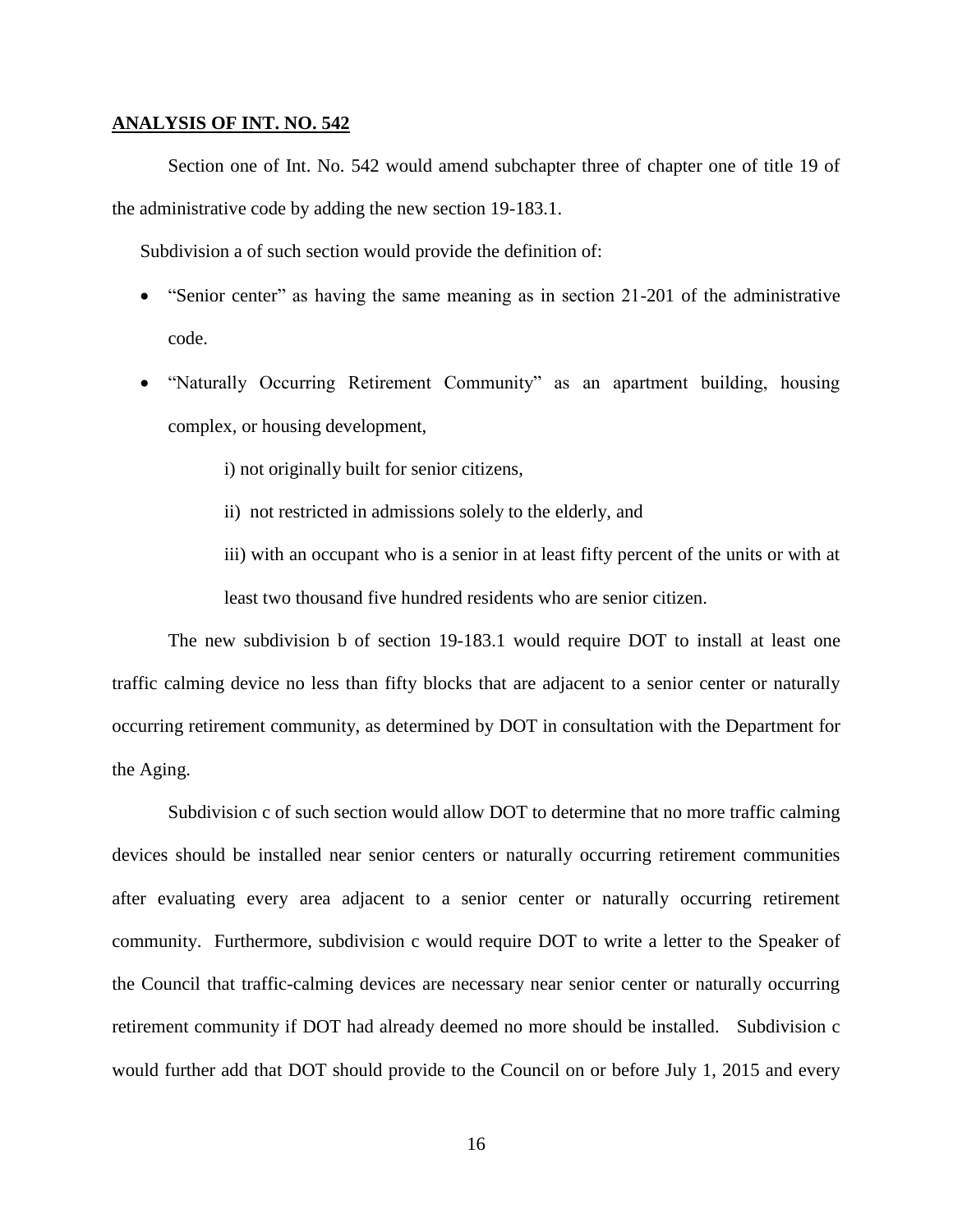year after a report detailing the locations of the traffic calming devices.

Subdivision d would allow DOT to decline to install any traffic calming devices if such traffic calming devices would endanger motorists' or pedestrians' safety and is not within the department's guidelines regarding the installation of traffic calming devices.

Section two provides that Int. No. 542 would take place 90 days after enactment.

# **ANALYSIS OF INT. NO. 671**

Section one of Int. No. 671 would amend Subchapter 3 of Title 19 of the Administrative Code by adding a new section 19-188.1 relating to pedestrian signals near schools and parks

Subdivision a provides the definition of:

- "School" meaning any buildings, grounds, facilities, property, or portion in which educational instruction is provided to at least two hundred and fifty students at or below grade level.
- "Park" means any park under the jurisdiction of the department of parks and recreation.
- "Pedestrian Countdown Signal" would mean any automated digital reading that counts down seconds until a pedestrian may no longer cross the street.

Subdivision b would require DOT to install if needed no less than one hundred pedestrian countdown signals at intersections with traffic control signal indicators adjacent to a school or park.

Section two provides that Int. No. 671 would take effect on January 1, 2016.

## **ANALYSIS OF INT. NO. 911**

Section one of Int. No. 911 would establish the following definitions for the proposed local law:

"Bus route" would mean a route traveled upon by a bus operated or owned by the MTA.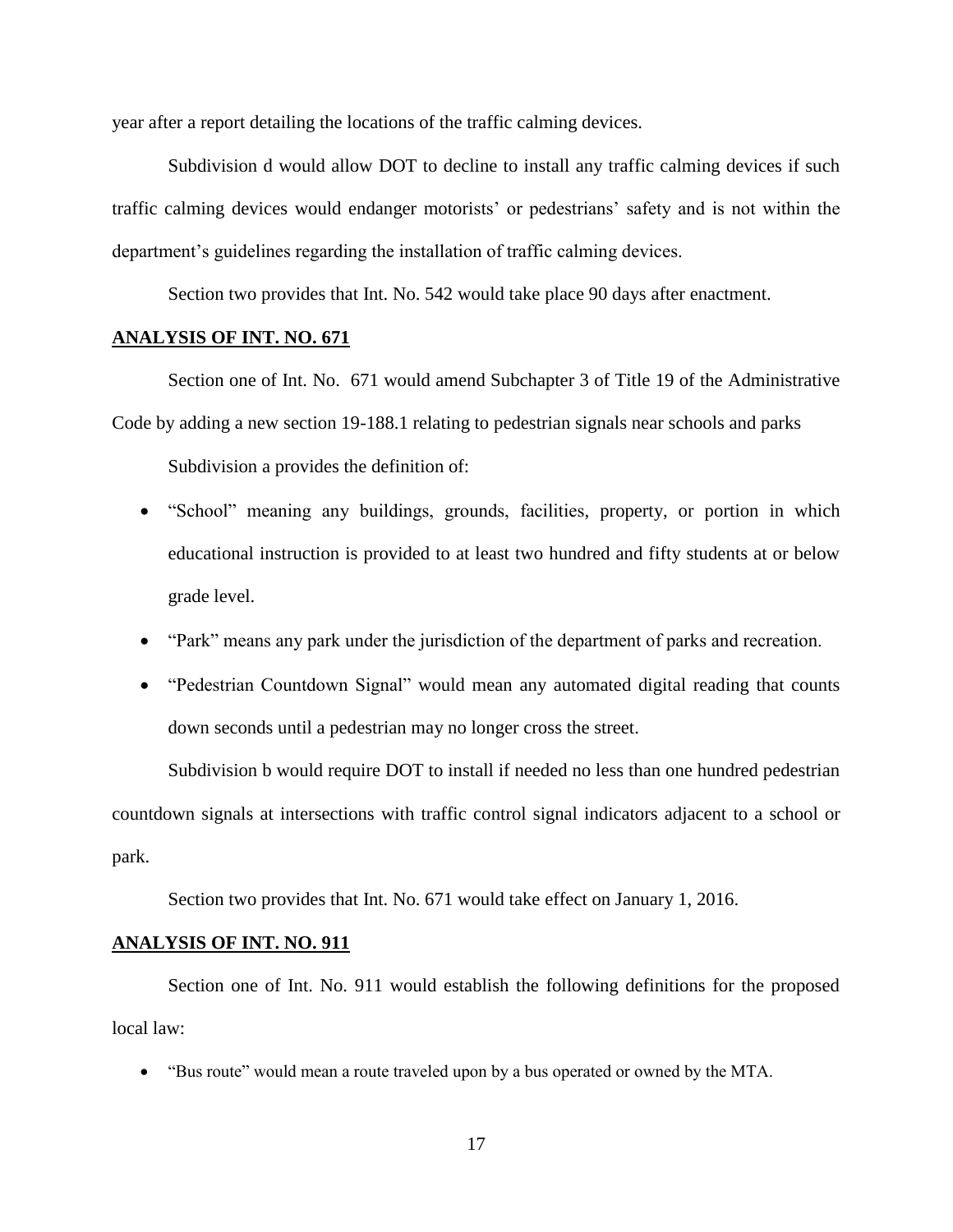- "Curb extension" would mean an expansion of the curb line into the lane of the roadway adjacent to the curb for at least 15 feet closest to a corner or mid-block where pedestrians are permitted to cross the roadway.
- "Leading pedestrian interval" would mean a pedestrian control signal that displays a walk indication before a green indication for the parallel direction of traffic.
- "Traffic calming device" means devices such as speed humps, curb extensions, traffic diverters, median barriers and raised walkways, installed on a street and intended to slow, reduce or alter motor vehicle traffic to improve safety for pedestrians and bicyclists.

Section two would require DOT, in collaboration with the MTA, to conduct a study of incidents involving buses and pedestrians or bicyclists resulting in death or serious injury that occurred along bus routes within the previous three years. Based on the study, DOT would be required to institute measures designed to decrease crashes, including but not limited to, allowing left turns to be made only on a green left arrow signal indication and other restrictions on left turns, use of curb extensions, lane narrowing and/or removal, leading pedestrian intervals, and traffic calming devices. No later than May 1, 2016, DOT would be required to post the study online and submit a copy to the Council, including the locations of such measures, and if no measures are implemented at a location along a bus route where an incident has occurred within the past three years, the reasons why.

Section three provides that Int. No. 911 would take effect immediately.

## **ANALYSIS OF INT. NO. 975**

Section one of Int. No. 975 would amend subdivision c of section 24-411 of the Administrative Code to increase the penalties for any person convicted of violations for the failure to remove abandoned poles such as telegraph, telephone and electric light poles, wires or conductors. Subdivision c would be amended to raise the fine for failure to remove a utility pole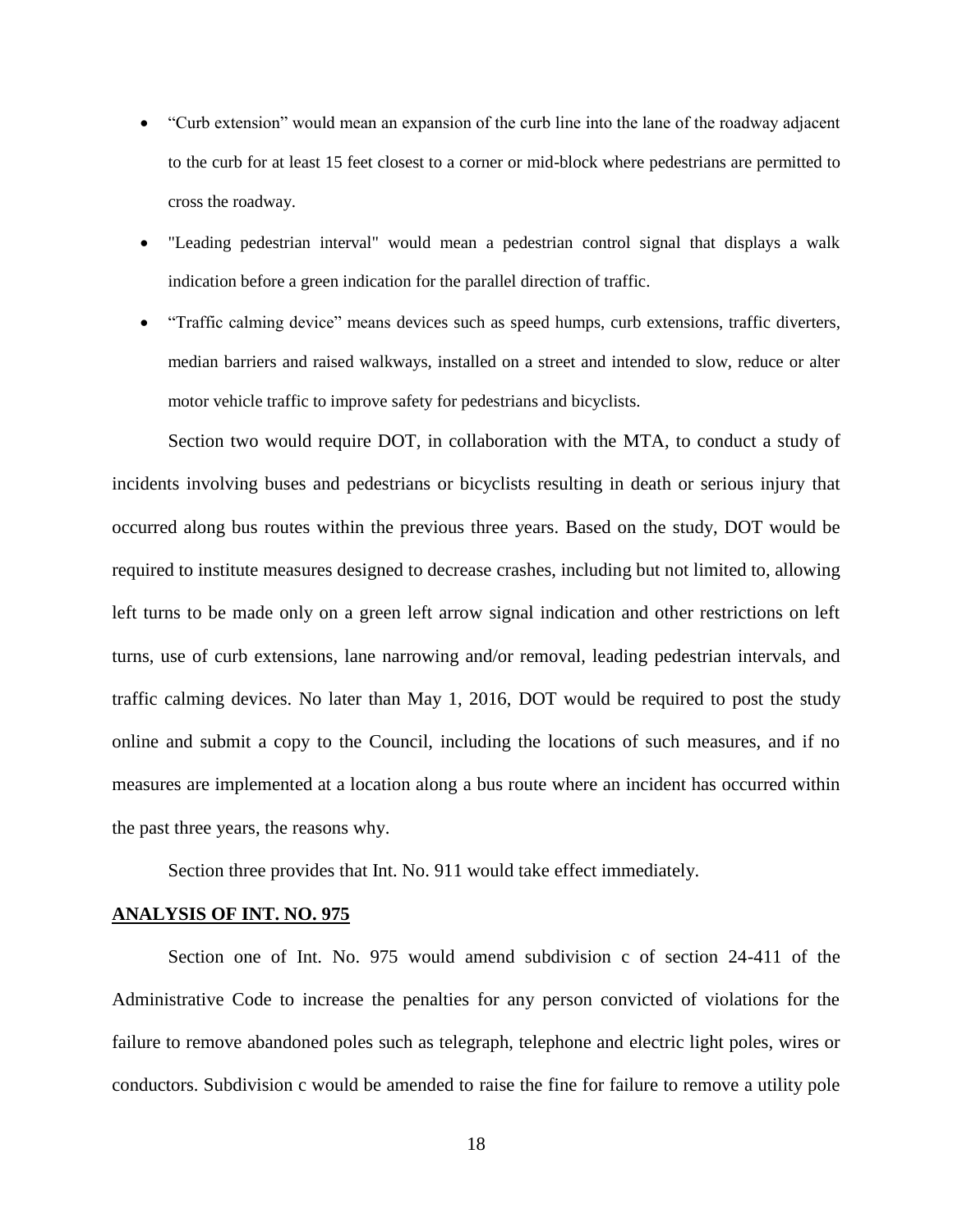when required from a range of \$250-\$500 to \$350-\$750 and provide that a person in violation may also be subject to civil penalties of \$100 per day that they are in violation of the Code.

Section two provides that Int. No. 975 would take effect in 120 days.

#### **ANALYSIS OF INT. NO. 1040**

Section 1 of the bill adds a new Administrative Code section 17-199.1 to Chapter 1 of Title 17 establishing a Community Violence Commission ("the Commission"). The Commission shall study the root causes of violence and make recommendations for addressing violence as a public health crisis. Every year, the Commission would identify the 10 neighborhoods in the city with the highest rates of assault, murder, rape and robbery in the preceding two years and would develop a one-year plan for addressing the root causes of violence in those neighborhoods, which the Commission would provide to the Mayor and Council. After the designated end date of each one-year plan, the Commission would issue a follow-up report to the Mayor and Council assessing the implementation of the plan. Additionally, the Commission would issue an annual report to the Mayor and Council summarizing its activities over the previous year. The Commissioner of Health and Mental Hygiene would post the one-year plans and annual summaries, as well as public comments on both, to the Department's website.

Section 2 of the bill states the local law takes effect immediately after its enactment.

#### **ANALYSIS OF INT. NO. 1071**

Section one of Int. No. 1071 would amend the Administrative Code of the City of New York by adding a new section 19-175.5 to Title 19. Subdivision a of section one will create a 5 member taskforce. The members of the taskforce will serve a one-year term, without compensation.

Subdivision b of section one would state that the task force will issue a report to the Mayor and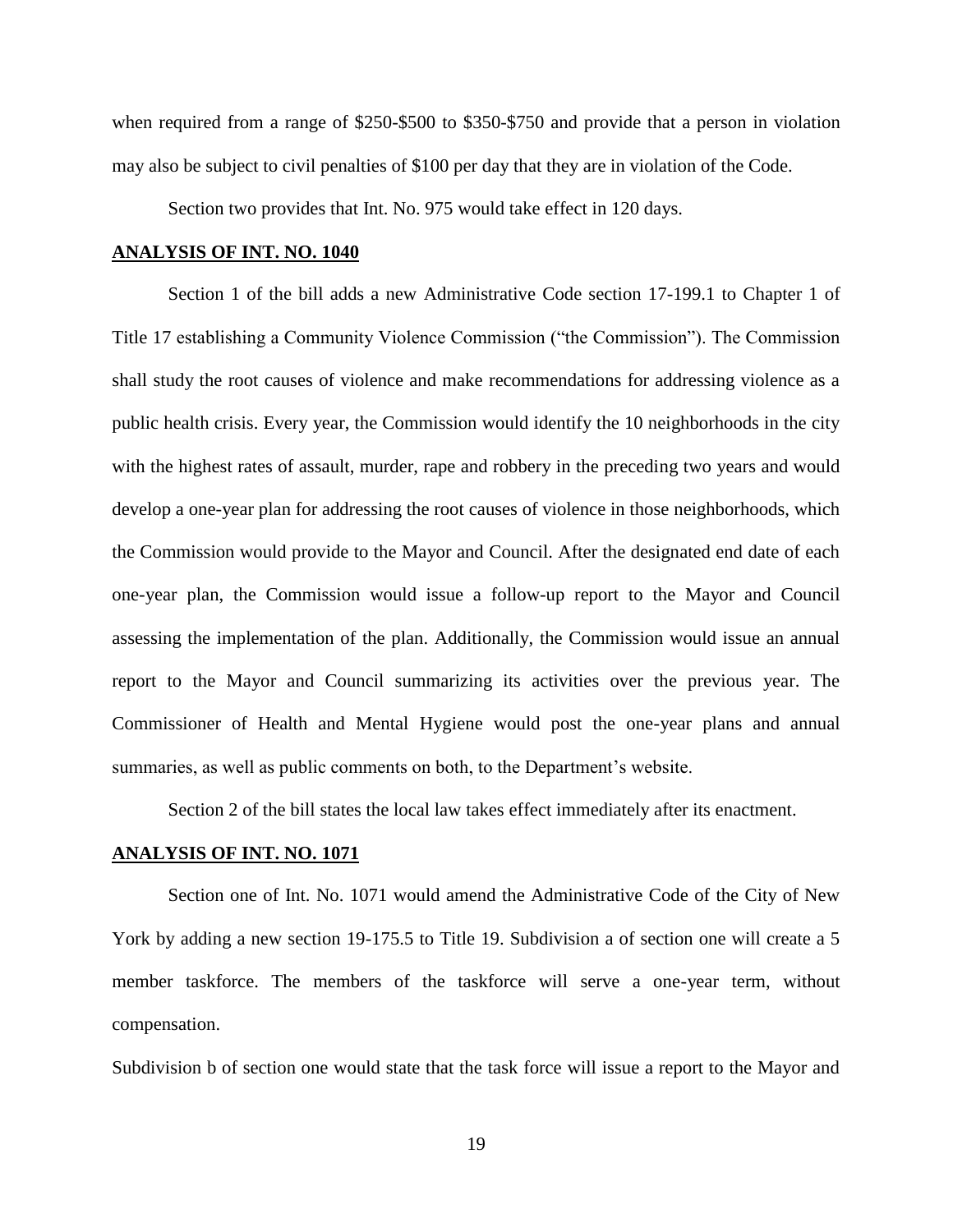the Speaker of the Council. The required report would include, but not be limited to, the following information: locations of private streets in the city and their current state of repair; steps that the city can take to ensure that private streets are maintained in a state of good repair, including the city's ability to acquire private streets; and steps that the city can take to assist in resolution of disputes among homeowners related to parking in community driveways.

Subdivision c of section one would state that 3 members of the task force would be appointed by the Mayor, including a community representative; the Commissioner of Transportation, or his or her designee; and the Commissioner of City Planning, or his or her designee. The Speaker of the Council shall appoint 2 members, with at least one member being a community representative.

Section two provides that Int. No. 1071 would take effect immediately, and be deemed repealed one year thereafter.

## **ANALYSIS OF INT. NO. 1116**

Section one of Int. No. 1116 would amend subchapter 3 of chapter 1 of title 19 of the Code by adding a new section 19-195. The new section would define "fatality" to mean a personal injury categorized as a "K" fatality by the New York State Department of Motor Vehicles ("DMV"), the term "injury" to mean a personal injury categorized as a "B" or "C" injury by DMV, and the term "serious injury" to mean a personal injury categorized as an "A" injury by DMV. The new section would require DOT, in consultation with NYPD, to publish on its website, including in a non-proprietary format that permits automated processing, the following information for each motor vehicle related injury, serious injury or fatality in the city, based on the most current information available:

- The date, time and location of the crash that resulted in the injury, serious injury or fatality and the speed limit at such location
- A categorization of the vehicles involved in such crash using the following categories: o All-terrain vehicle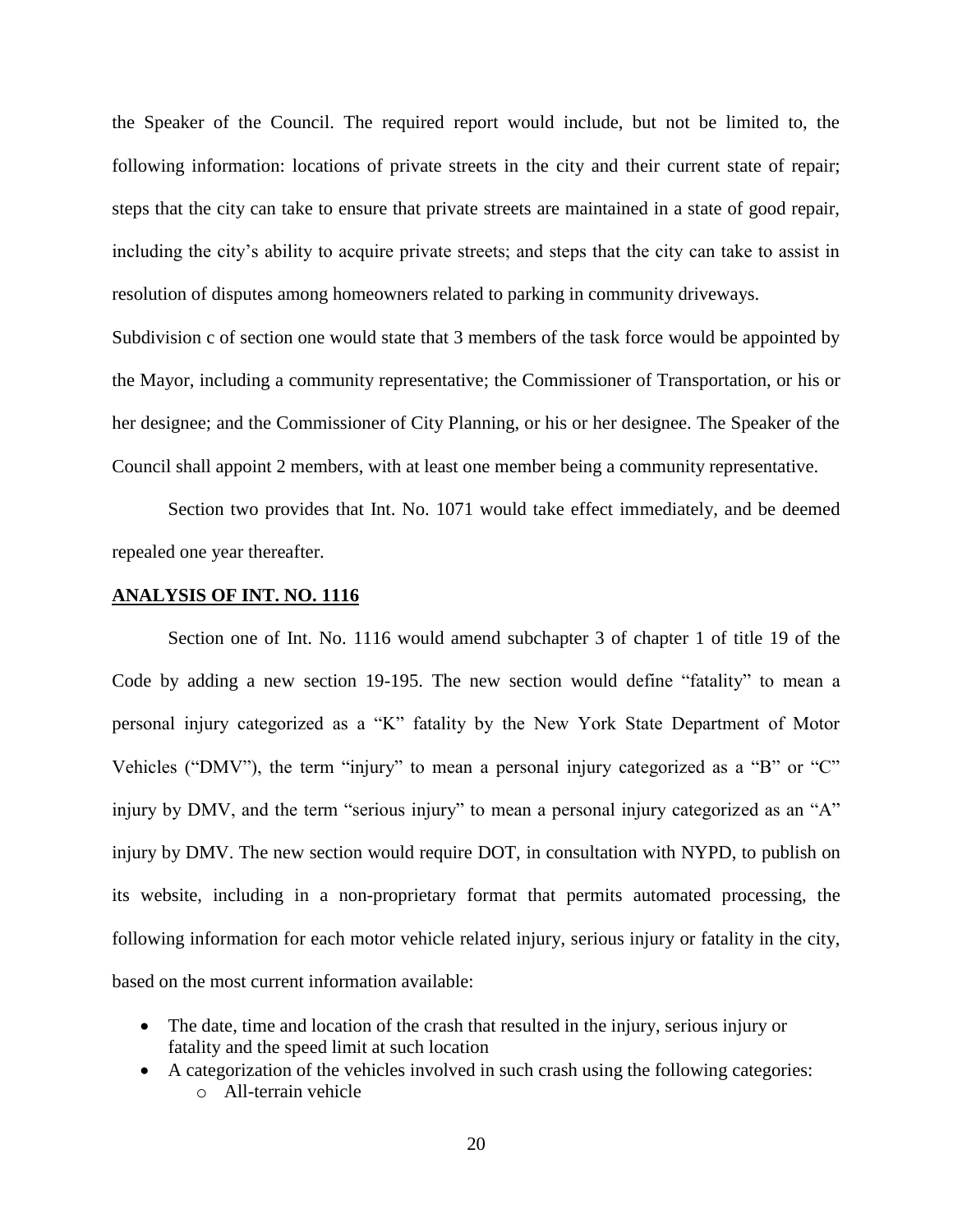- o Ambulance
- o Bicycle
- o Bus
- o Fire truck
- o Large commercial vehicle (six or more tires)
- o Livery vehicle
- o Motorcycle
- o Passenger vehicle
- o Pedicab
- o Pick-up truck
- o Scooter
- o Small commercial vehicle (four tires)
- o Sports utility vehicle/station wagon
- o Taxi vehicle
- o Van
- o Other
- o Unknown
- A categorization of such crash as one or more of the following:
	- o a rear-end collision
	- o a head-on collision
	- o a turning-vehicle collision
	- o a collision involving a bicycle
	- o a collision involving a pedestrian
	- o a collision with a stationary object or another category of collision as determined by DOT
- A list of crash contributing factors, including:
	- o any applicable contributing factors as listed by DMV in its summary of New York City motor vehicle crashes
	- o whether any of the vehicles involved in such crash was turning at the time of such crash
	- o whether any cyclist or pedestrian who was injured, seriously injured or fatally injured in such crash had the right of way at the time of such crash, if known, and
	- o any other applicable contributing factors as determined by DOT
- The following anonymous information about each person involved in such crash:
	- o Whether such person was a motorist, passenger, cyclist or pedestrian
	- o Such person's age
	- o Whether such person was:
		- not injured
		- injured
		- **seriously injured**
		- **fatally injured**

The new section would also require DOT to publish on its website a map showing the

approximate locations of motor vehicle related injuries, serious injuries and fatalities in the city.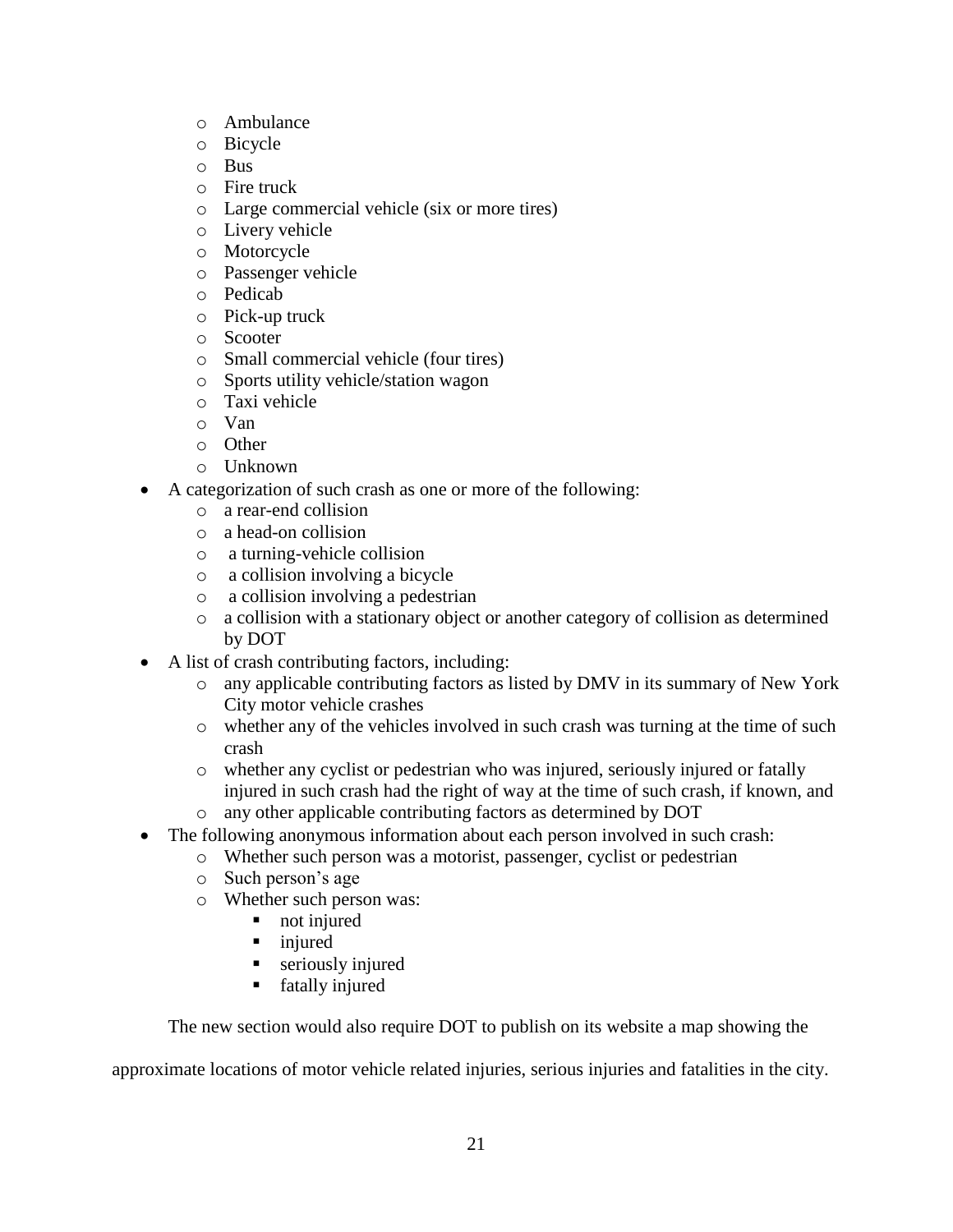The map would have to allow users to disaggregate crashes that resulted in an injury, serious injury or fatality by year, month and time of day of occurrence if known. Times of day would have to be aggregated into eight three-hour windows, commencing with a window from midnight to 3:00 a.m. and concluding with a window from 9:00 p.m. to midnight. The map would have to display the speed limit of each street in the city. The new sections would further require DOT to publish on its website summaries of recent design improvements that it has made to the streets of the city for the purpose of improving motorist, passenger, cyclist or pedestrian safety as well as a report on its recent outreach and education efforts. Finally, all information required by the new section would have to be updated at least once a month.

Section two of Int. No. 1116 states that this local law would take effect 120 days after it becomes law, except that DOT, in consultation with NYPD, would have to take any measures necessary for the implementation of the local law before its effective date.

## **ANALYSIS OF INT. NO. 1257**

Section one of Int. No. 1257 would amend subchapter 3 of chapter 1 of title 19 of the Code by adding a new section 19-195. The new section would require that, beginning February 1, 2017 and every two years thereafter, DOT create a "safe routes to school" action plan that includes, but need not be limited to:

- A list of 135 elementary and intermediate schools with the highest number of traffic related crashes, injuries and fatalities on roadways within a half-mile radius of such schools
- A summary of DOT's recommendations for improving traffic safety near such 135 schools and a schedule for implementation of safety improvements such as roadway construction and installation of traffic-calming devices
- An analysis of the effects of such improvements including but not limited to the impact on the number of crashes, injuries and fatalities.

DOT would be required to submit the "safe routes to school" action plan to the Council Member and community board in whose district each relevant school is located and would have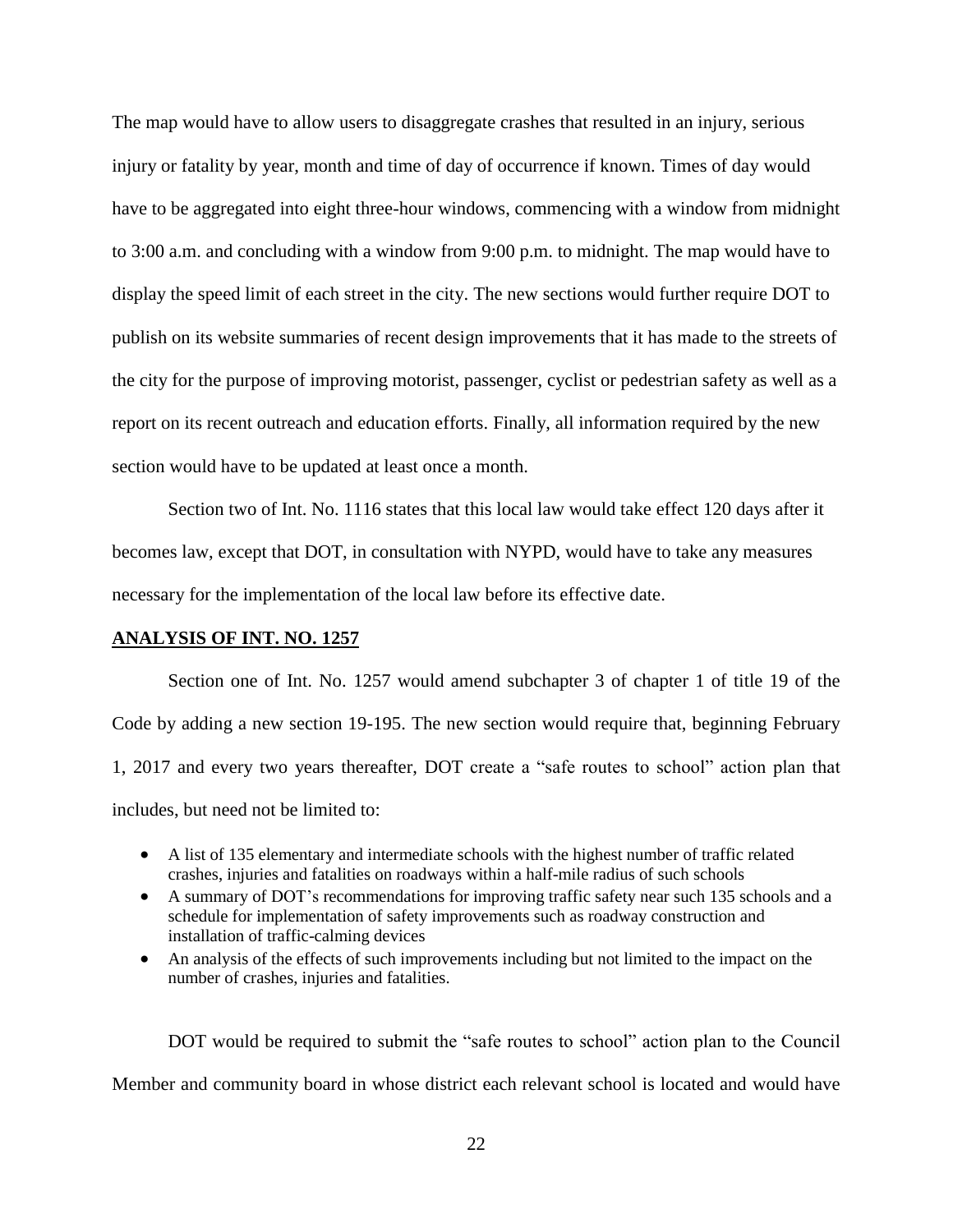to publish the plan on its website.

Section two of Int. No. 1257 would state that an analysis of the safety improvements made to schools under the "safe routes to school" program prior to the adoption of the local law would be required to be included in the February 1, 2017 action plan only.

Section three of Int. No. 1257 would state that the local law would take effect immediately.

### **ANALYSIS OF PROPOSED INT. NO. 1280-A**

Section 1 of the bill adds a new Administrative Code section 14-166 requiring the NYPD to make collision reports accessible online to any interested party named on the report. Those deemed to "interested parties" for the purpose of requesting a collision report, include anyone who provides their driver's license number, date of birth, license plate number, and license plate state to a member of the NYPD preparing a collision report.

Section 2 of the bill states the local law takes effect 30 days from its enactment.

#### **ANALYSIS OF INT. NO. 1311**

Section one of Int. No. 1311 would amend the Administrative Code of the City of New York by adding a new section 19-101.6. Subdivision a of the new section would provide that no later than 5 days prior to any street being resurfaced by DOT, DOT shall notify the NYPD and the Fire Department of such resurfacing work. Such notification shall include a description and location of such resurfacing work. Subdivision b of the new section would provide a public safety exception to subdivision a requirement.

Section two provides that Int. No. 1311 would take effect immediately.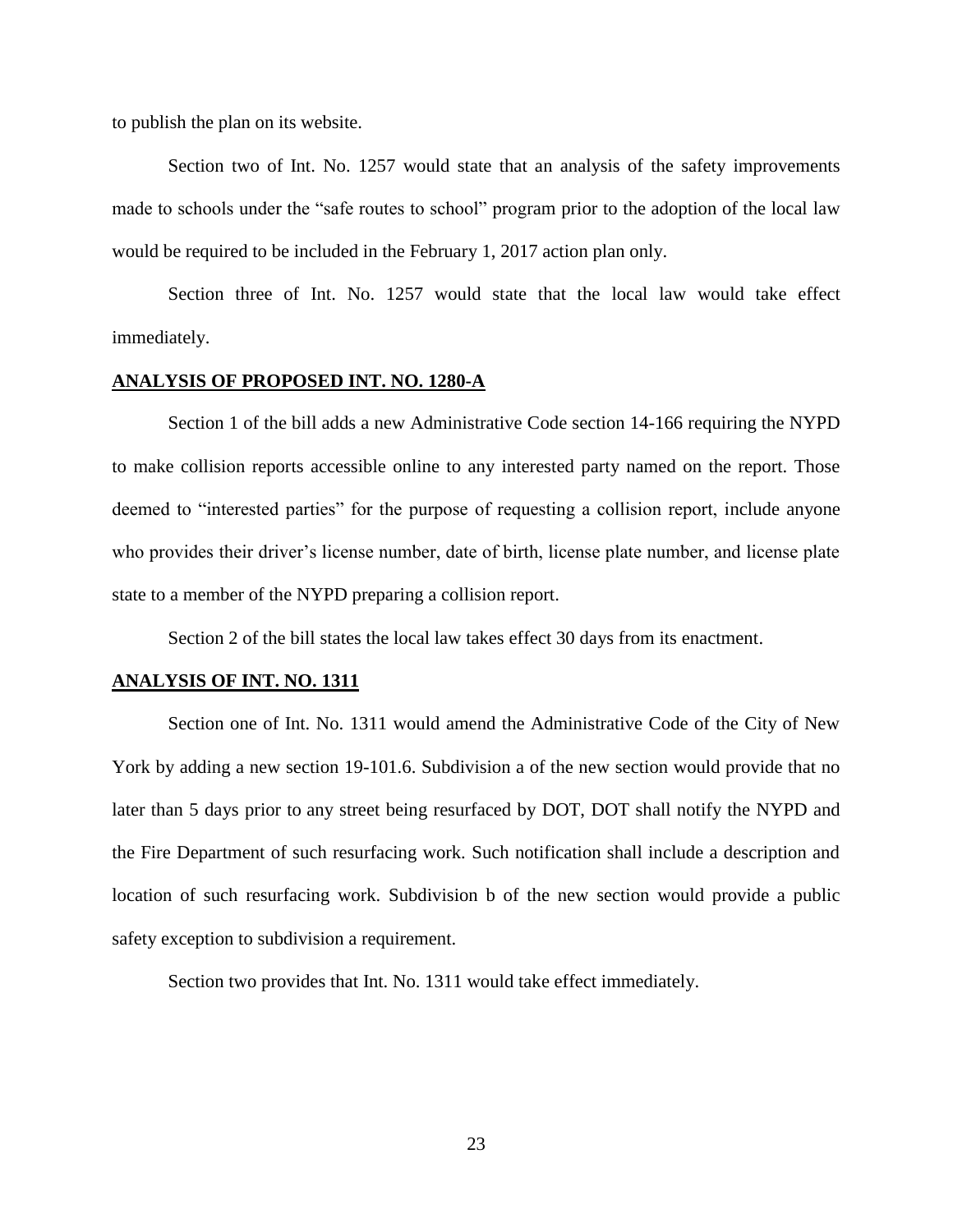By Council Members Rodriguez, Constantinides, Dromm, Gibson, Johnson, Koo, Levine, Mendez, Rose, Vallone, Barron, Rosenthal and Menchaca

A Local Law to amend the administrative code of the city of New York, in relation to requiring the installation of traffic calming devices adjacent to senior centers and naturally occurring retirement communities.

#### Be it enacted by the council as follows:

Section 1. Subchapter three of chapter 1 of title 19 of the administrative code of the city

of New York is amended by adding a new section 19-183.1 to read as follows:

§ 19-183.1 Installation of traffic calming devices on streets adjacent to senior centers and naturally occurring retirement communities. a. Definitions: For the purposes of this section, the following terms shall have the following meanings:

1. "Senior Center" shall have the same meaning as in section 21-201 of this code.

2. "Naturally Occurring Retirement Community" shall mean an apartment building,

housing complex, or housing development (i) not originally built for senior citizens; (ii) not restricted in admissions solely to the elderly; and (iii) with an occupant who is a senior citizen in at least fifty percent of the units or with at least two thousand five hundred residents who are senior citizens.

b. The commissioner shall annually install at least one traffic calming device on not less than fifty block segments that are adjacent to a senior center or naturally occurring retirement community, as determined by the commissioner in consultation with the department for the aging.

c. After evaluating areas adjacent to every senior center and naturally occurring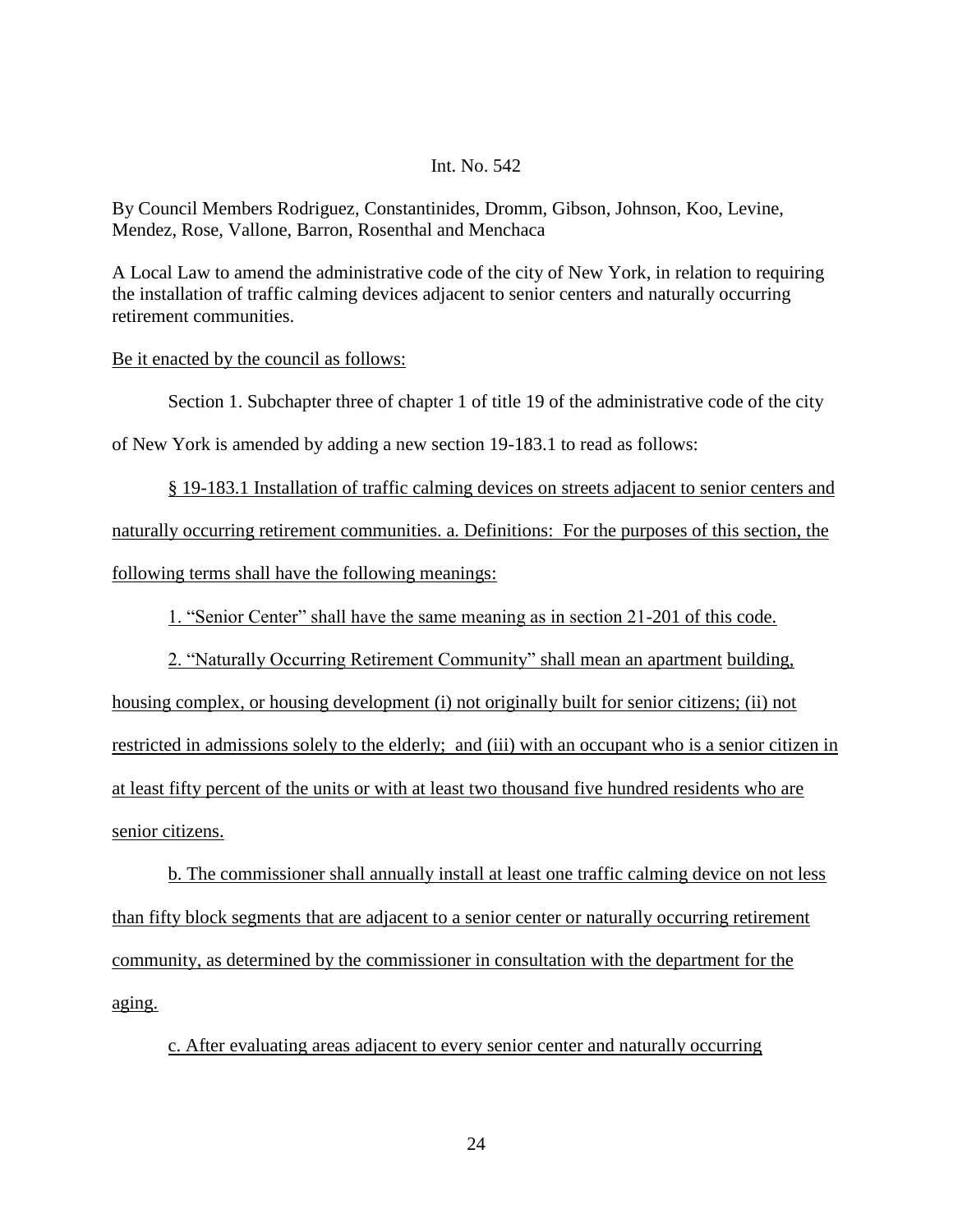retirement community in the city for the installation of traffic calming devices pursuant to subdivision b of this section, the commissioner may, consistent with subdivision d of this section, determine not to install any further traffic calming devices and shall inform the speaker of the council in writing of such determination and the reasons therefore; provided, however, that the commissioner shall evaluate the need to install one or more traffic calming devices on roadways adjacent to any senior center or naturally occurring retirement community created after such determination. The commissioner shall provide to the council, on or before July 1, 2015, and annually thereafter, a report detailing the locations at which such devices have been placed.

d. The commissioner may decline to install any traffic calming device that is otherwise required by this section if such installation would, in the commissioner's judgment, endanger the safety of motorists or pedestrians or not be consistent with the department's guidelines regarding the installation of traffic calming devices.

§2. This local law shall take effect ninety days after enactment into law.

ENB 10/20/2014 3:28 P.M. LS #2955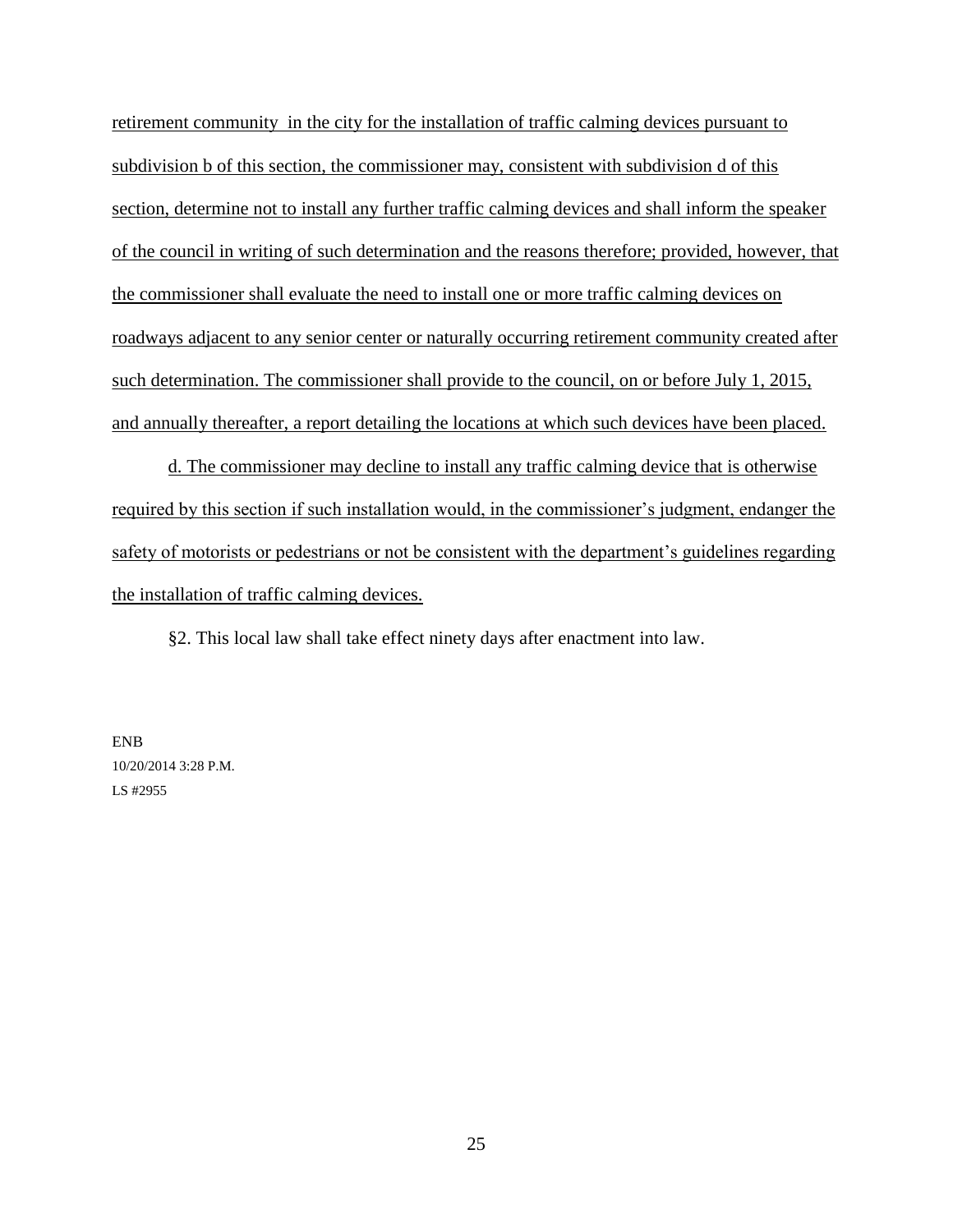By Council Members Vallone, Eugene, Wills, Van Bramer, Richards, Ferreras-Copeland, Dromm, Gibson, Williams, Koslowitz, Crowley, Cumbo, Cabrera, Vacca, Constantinides, Torres, Cohen, Deutsch, Rose, Gentile, Mendez, Menchaca and Ulrich

A Local Law to amend the administrative code of the city of New York, in relation to requiring countdown pedestrian signals at intersections adjacent to schools and parks.

## Be it enacted by the Council as follows:

Section 1. Subchapter 3 of title 19 of the administrative code of the city of new york by

adding a new section 19-188.1 to read as follows:

§ 19-188.1 Pedestrian signals near schools and parks. a. Definitions. For the purposes of

this section, the following terms shall have the following meanings:

1."School" means any buildings, grounds, facilities, property, or portion thereof in which

educational instruction is provided to at least two hundred and fifty students at or below the

twelfth grade level.

2 "Park" means any park under the jurisdiction of the department of parks and recreation.

3. "Pedestrian countdown signal" mean any automated digital reading that counts down seconds until a pedestrian may no longer safely cross the street.

b. If needed the department shall annually install not less than one hundred pedestrian countdown signals at intersections with traffic control signal indicators that are adjacent to a school or park.

§ 2. This local law shall take effect on January 1, 2016.

LS 3094 GZ-ket February 5, 2015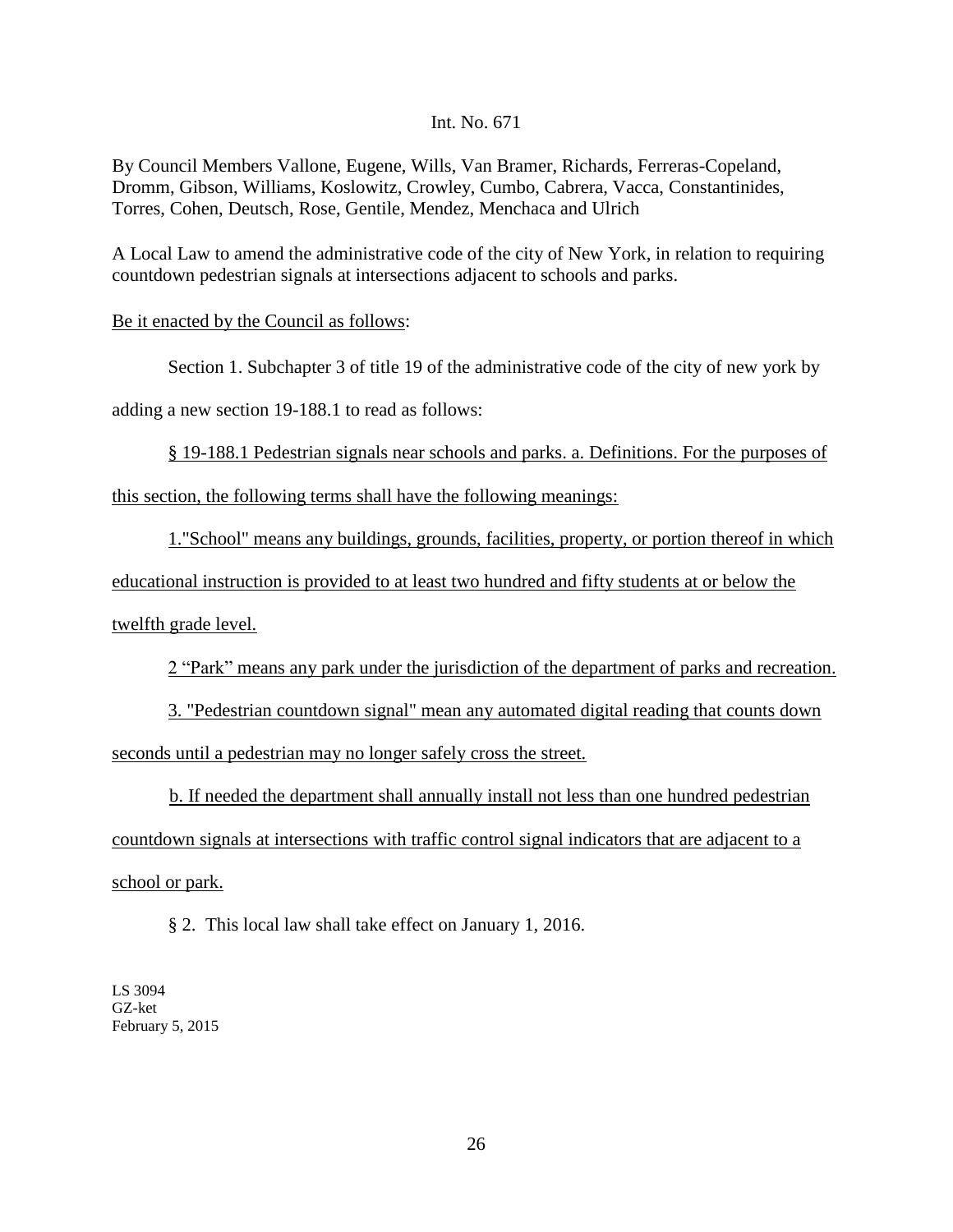By Council Members Rodriguez, Lander, Crowley, Chin, Koo, Rose and Menchaca

A Local Law in relation to improving safety along bus routes

#### Be it enacted by the Council as follows:

Section 1. For the purposes of this local law, the following terms have the following meanings:

Bus route. The term "bus route" means a route that is traveled upon by a bus that is operated or owned by the metropolitan transportation authority.

Curb extension. The term "curb extension" means an expansion of the curb line into the lane of the roadway adjacent to the curb for at least 15 feet closest to a corner or mid-block where pedestrians are permitted to cross the roadway.

Leading pedestrian interval. The term "leading pedestrian interval" means a pedestrian control signal that displays a walk indication before a green indication for the parallel direction of traffic.

Traffic calming device. The term "traffic calming device" means any device, not governed by the manual on uniform traffic control devices, including, but not limited to, speed humps, curb extensions, traffic diverters, median barriers and raised walkways, installed on a street and intended to slow, reduce or alter motor vehicle traffic to improve safety for pedestrians and bicyclists.

§ 2. The department of transportation, in collaboration with the metropolitan transportation authority, shall conduct a study of incidents involving buses and pedestrians or bicyclists resulting in death or serious injury to such pedestrian or bicyclist occurring along bus routes within the previous three years. Based on such study, the department shall institute

27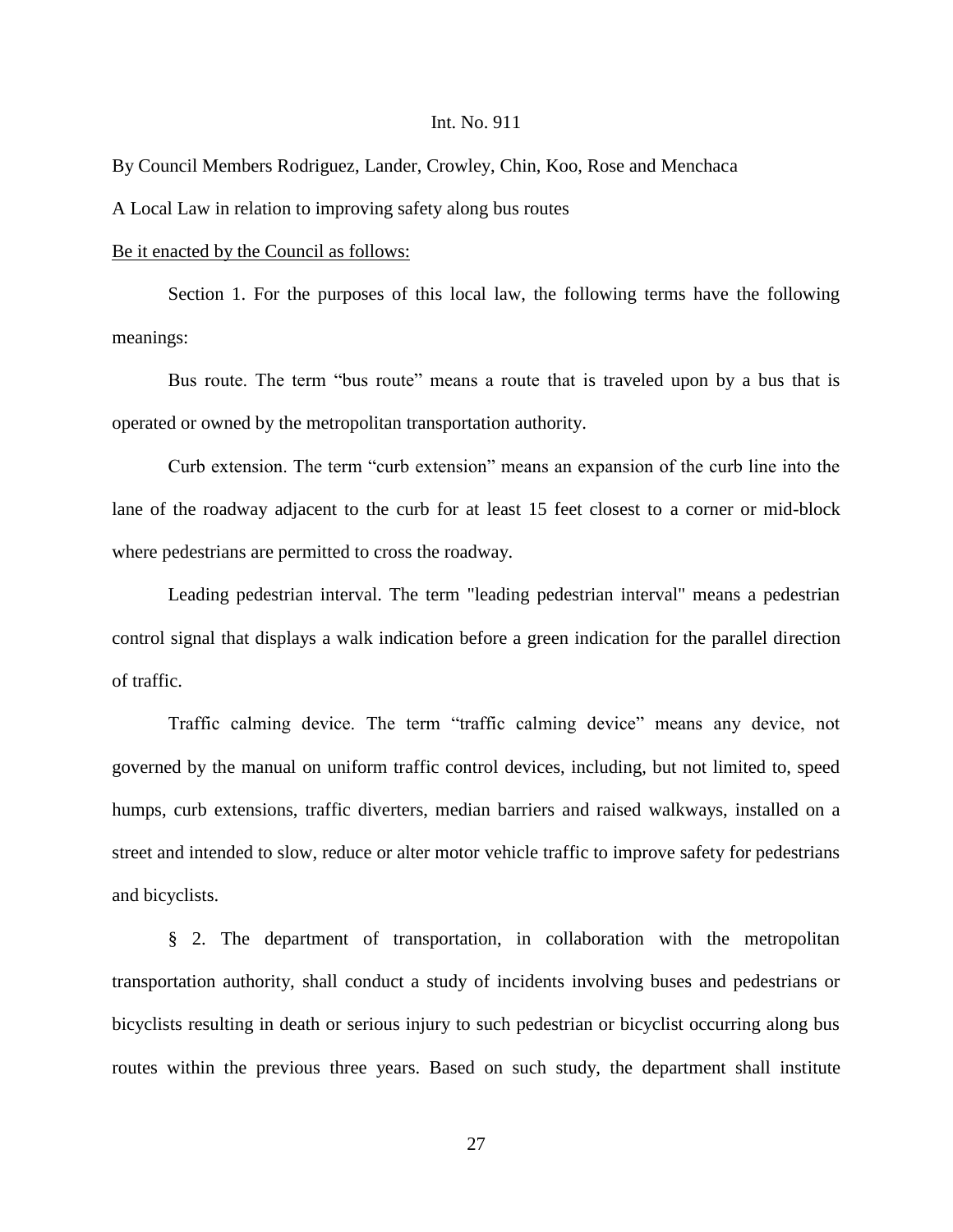measures designed to decrease incidents involving pedestrians and bicyclists along such routes based on best practices for roadway design and operations, including but not limited to, allowing left turns to be made only on a green left arrow signal indication and other restrictions on left turns, use of curb extensions, lane narrowing and/or removal, leading pedestrian intervals, and traffic calming devices. No later than May 1, 2016, the department shall post online and submit to the speaker of the council such study, including the locations of such measures, and if no measures are implemented at a location along a bus route where an incident has occurred within the past three years, the reasons why.

§ 3. This local law takes effect immediately.

KET 9/14/15 3:57PM LS 4454, 4553, 4952, 5092, 5093, 5097, 5337, 5370/2015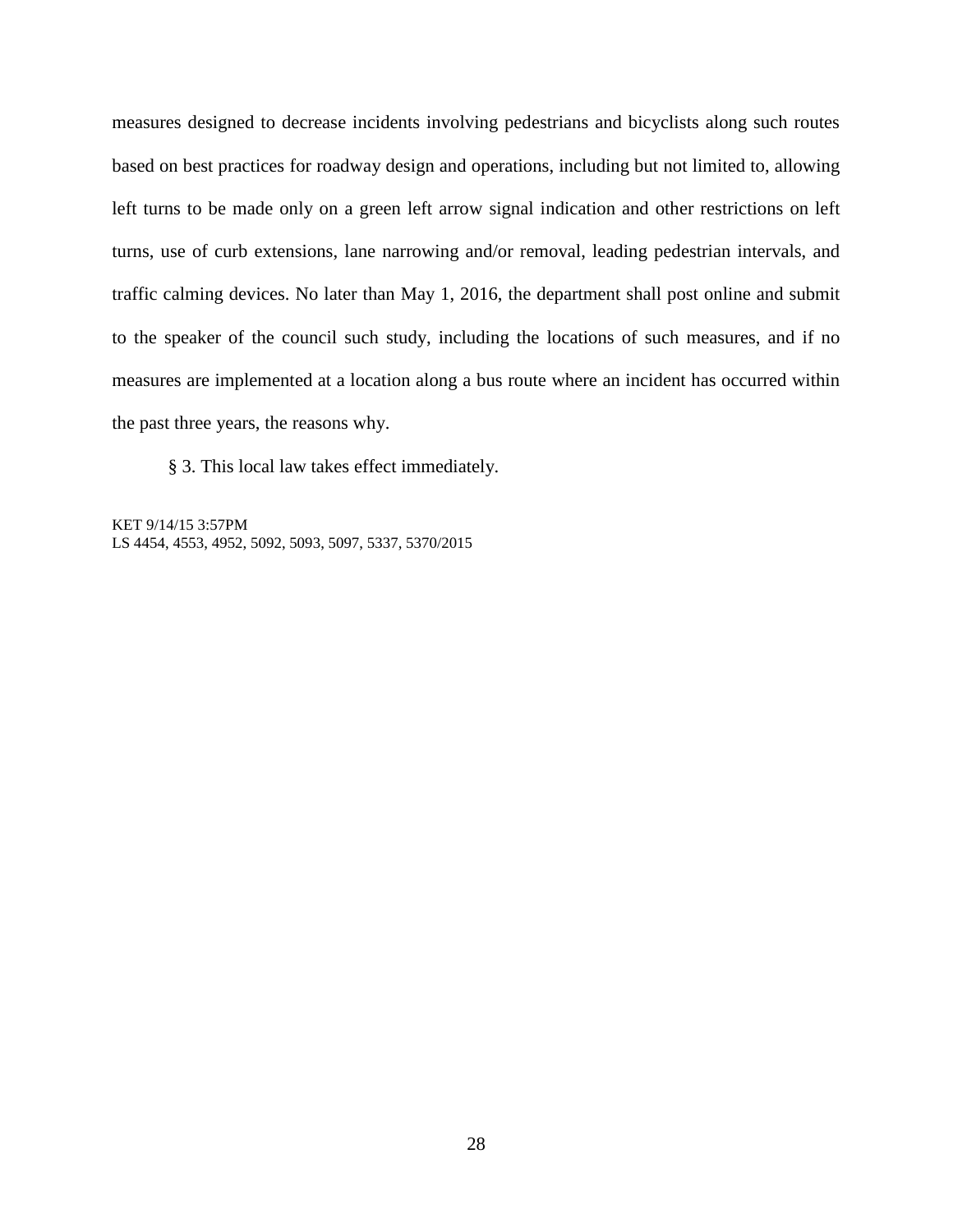By Council Members Maisel and Rose

A Local Law to amend the administrative code of the city of New York, in relation to fines and civil penalties for failure to remove abandoned poles.

## Be it enacted by the Council as follows:

Section 1. Subdivision c of section 24-411 of title 24 of the administrative code of the city of New York is amended to read as follows:

c. Any person convicted of a violation of any of the provisions of this section shall be punished by a fine of not less than [two hundred fifty] three hundred fifty nor more than [five hundred] seven hundred fifty dollars, imprisonment for not more than ten days, or both. In addition to or as an alternative to such penalty, such person shall also be subject to a civil penalty of no less than nor more than one hundred dollars per day such person is in violation of any provision of this section.

§ 2. This local law shall take effect 120 days after its enactment into law.

KET 3/2/15 4:22PM LS 3740/2014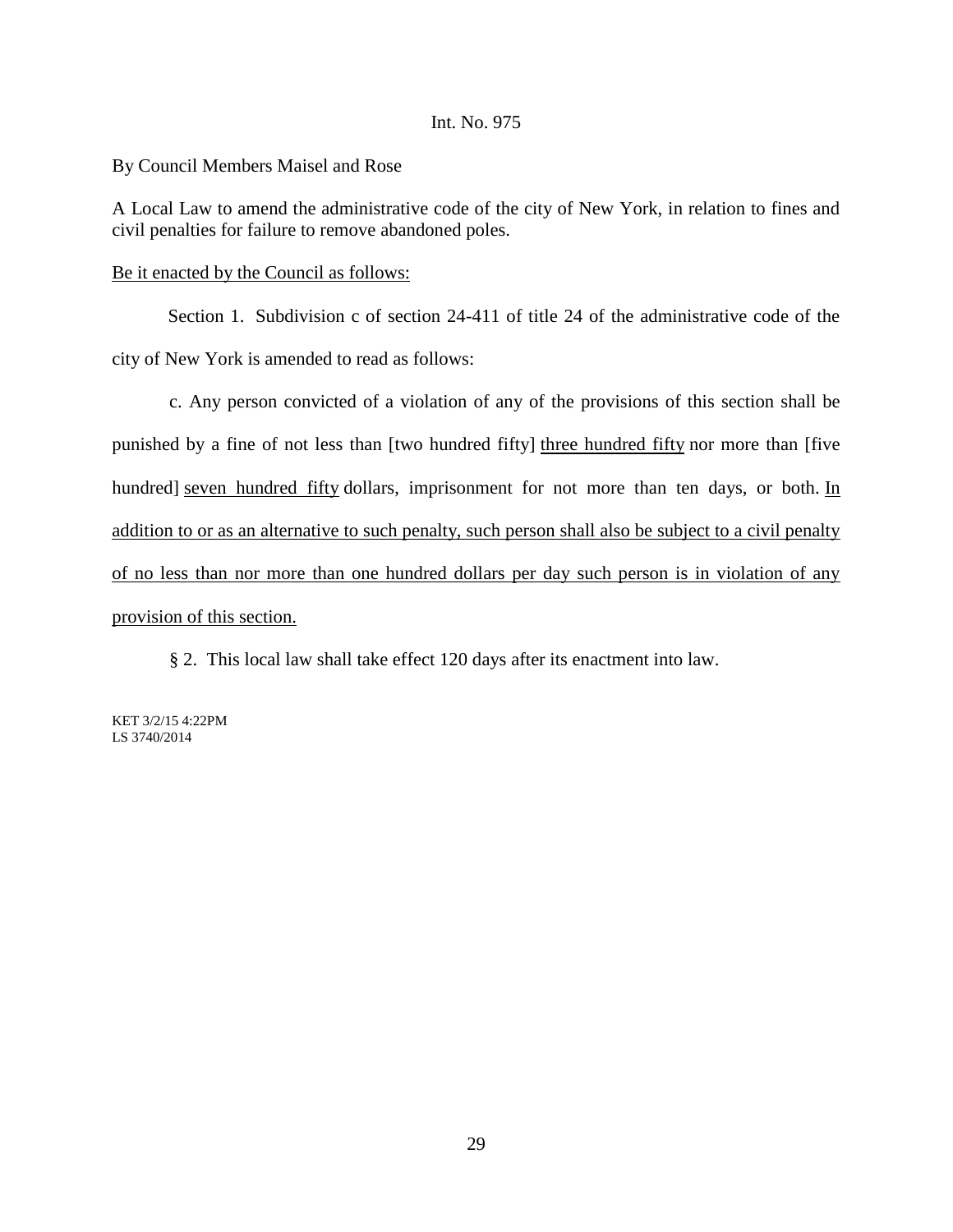By Council Members Wills, Williams, Johnson, Mendez, Cabrera, Mealy, Cumbo, Barron, Palma, Koslowitz, Koo, Miller, Richards, Reynoso, Chin, Cornegy, Gentile, Lander, Rodriguez, Rose, Rosenthal, Vallone, Lancman, Treyger, Torres, Levine, Kallos, Menchaca, Espinal, Levin, Grodenchik, King and Ulrich

A Local Law to amend the administrative code of the city of New York, in relation to establishing a commission to study and make recommendations regarding the root causes of violence in the city

## Be it enacted by the Council as follows:

Section 1. Chapter 1 of title 17 of the administrative code of the city of New York is

amended by adding a new section 17-199.1 to read as follows:

§ 17-199.1 Community violence commission. a. Short title. This section shall be known

as and may be cited as the "community violence prevention law".

b. Definitions. For the purposes of this section, the following terms have the following

meanings:

Assault. The term "assault" means the offenses of:

1. Assault in the first and second degree as such offenses are defined in article 120 of the penal law;

2. Gang assault in the first and second degree as such offenses are defined in article 120 of the penal law;

3. Assault on a peace officer, police officer, fireman or emergency medical services professional as such offense is defined in article 120 of the penal law;

4. Assault on a judge as such offense is defined in article 120 of the penal law;

5. Aggravated assault upon a police officer or a peace officer as such offense is defined in article 120 of the penal law;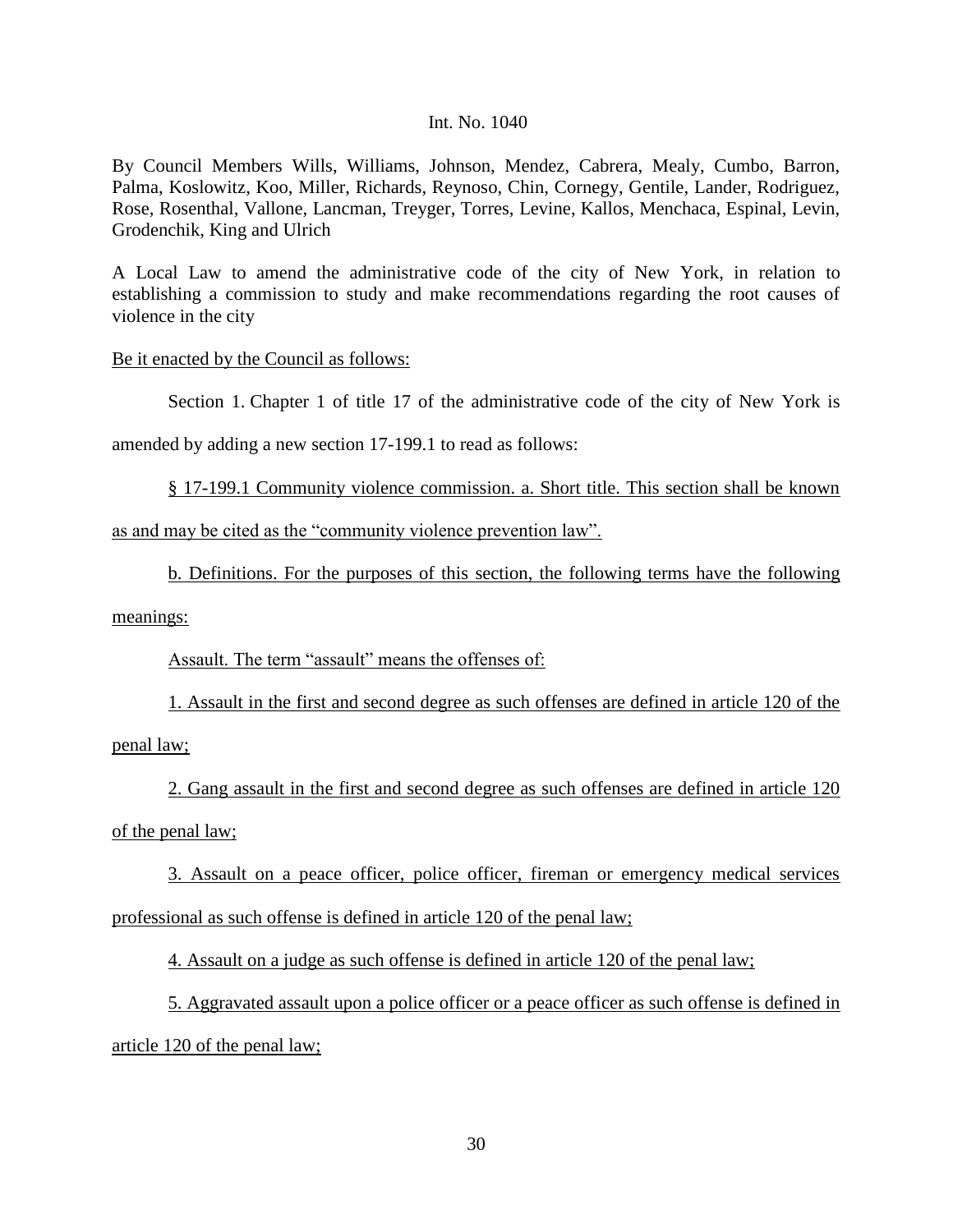6. Aggravated assault upon a person less than 11 years old as such offense is defined in article 120 of the penal law; and

7. Strangulation in the first and second degree as such offenses are defined in article 121 of the penal law.

Commission. The term "commission" means the community violence commission created by this section.

Murder. The term "murder" means the offenses of aggravated manslaughter in the first and second degree, manslaughter in the first and second degree, aggravated murder, and murder in the first and second degree as such offenses are defined in article 125 of the penal law.

Rape. The term "rape" means the offenses of rape in the first, second and third degree as such offenses are defined in article 130 of the penal law.

Robbery. The term "robbery" means the offenses of robbery in the first, second and third degree as such offenses are defined in article 160 of the penal law.

c. Commission; creation, composition, election of chair, removal of members and compensation. 1. A commission is hereby established to study the root causes of violence in city neighborhoods with high rates of violent crime and to make recommendations on how the city may address such violence from a public health perspective. This commission shall be known as the community violence commission.

2. The commission shall consist of the following members:

(a) The commissioner of health and mental hygiene or a deputy commissioner designated by such commissioner;

(b) The commissioner of children's services or a deputy commissioner designated by such commissioner;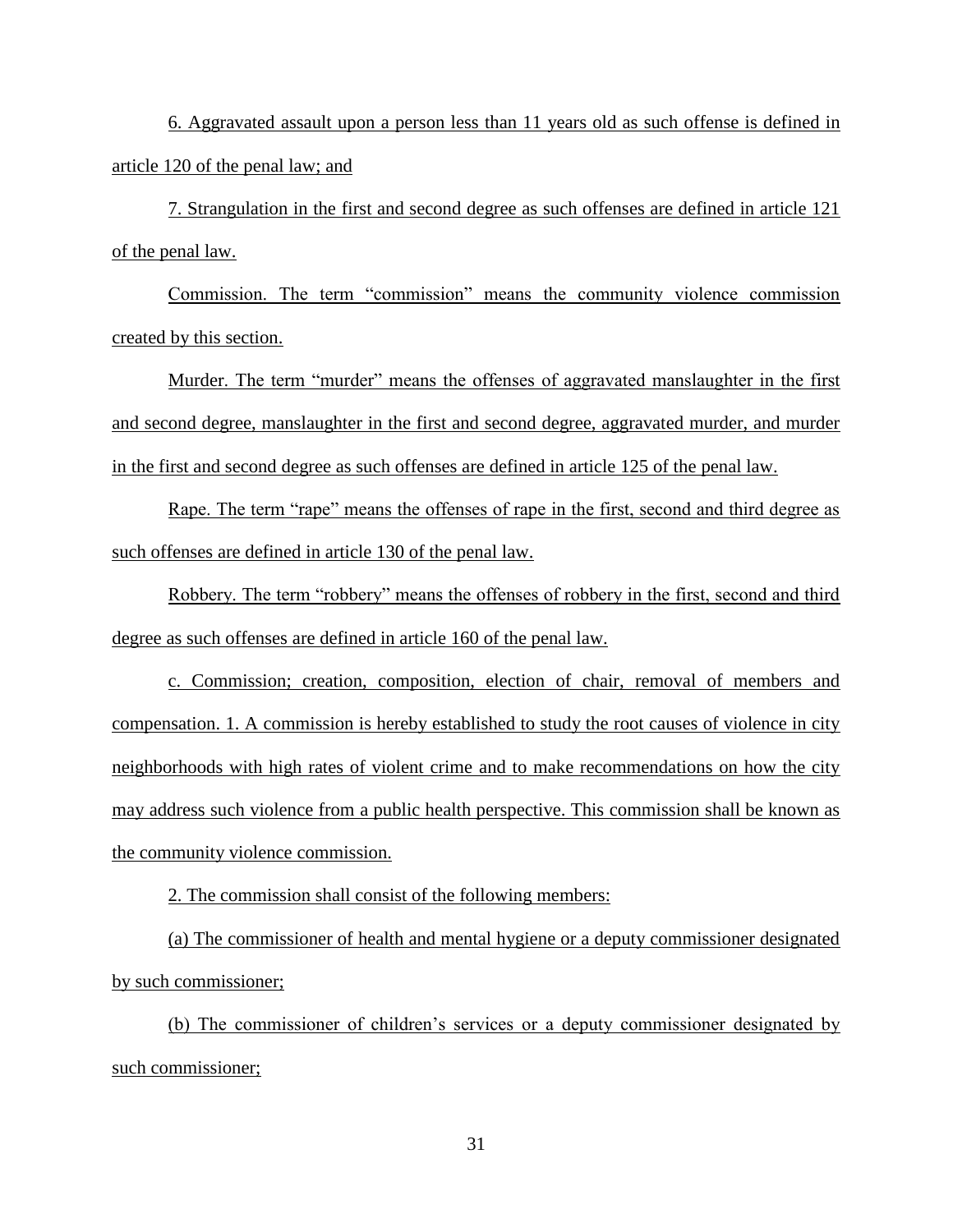(c) The commissioner of social services/human resources administration or a deputy commissioner designated by such commissioner;

(d) The commissioner of youth and community development or a deputy commissioner designated by such commissioner;

(e) The chancellor of the city school district or a deputy chancellor designated by such chancellor;

(f) The director of probation or a deputy director designated by such director;

(g) The president of the New York city economic development corporation or a vice president designated by such president;

(h) Five persons, one residing in each borough and selected by a majority vote of the council delegation for each borough;

(i) One person, appointed by the mayor, who has a background in crime prevention, youth violence, victim support services, mental health or assisting the formerly incarcerated; and

(j) Two persons, appointed by the speaker of the council, who have a background in crime prevention, youth violence, victim support services, mental health or assisting the formerly incarcerated.

3. At its first meeting, the commission shall select a chair from among its members by majority vote.

4. No member of the commission may be removed except for cause and upon notice and hearing by the appropriate appointing or designating official or delegation. Any vacancy shall be filled in the same manner as the original appointment.

32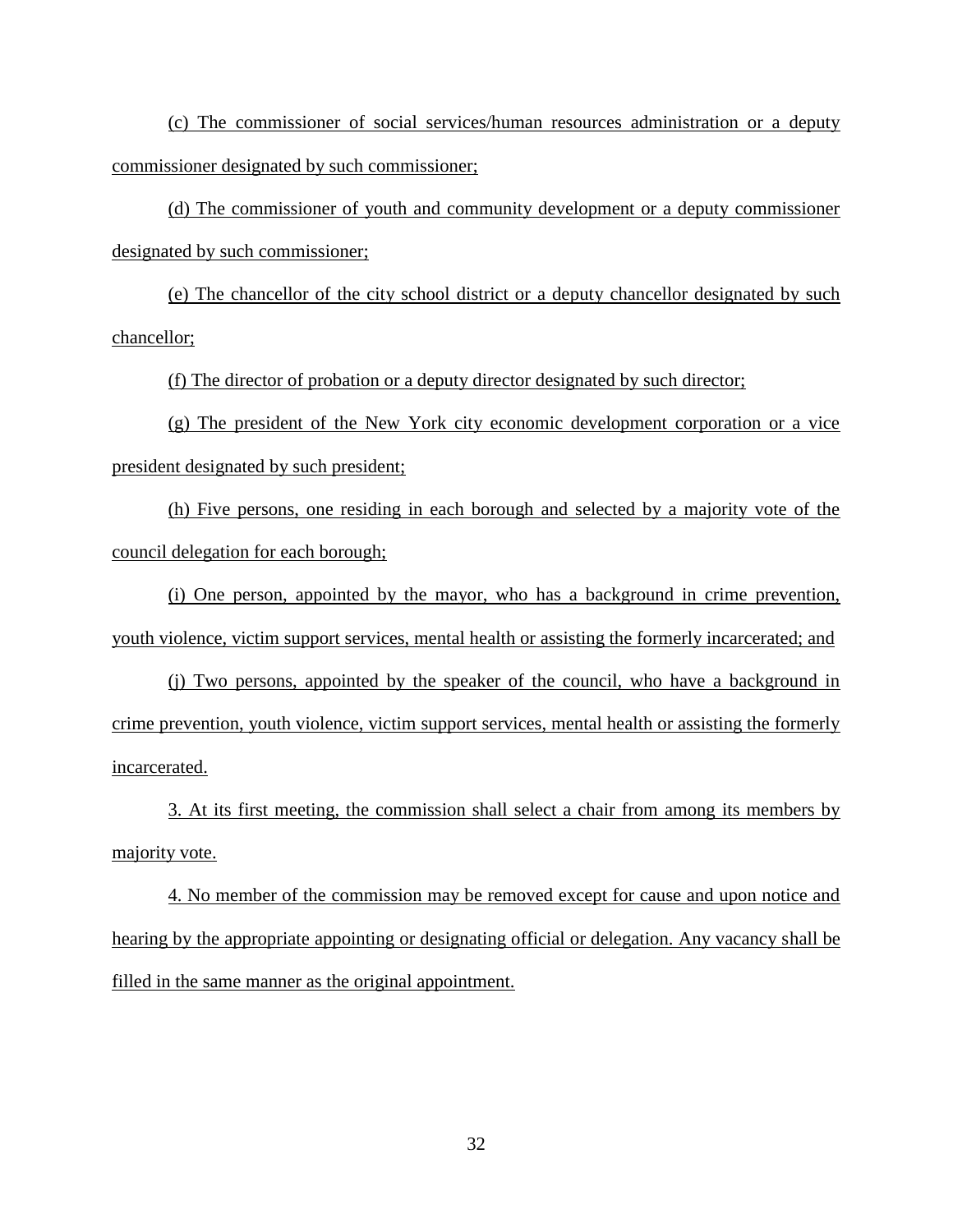5. Members of the commission shall serve without compensation and shall meet no less than once a month during the period in which such commission is developing the one-year plans required by this section.

d. Commission objectives. 1. No later than March 1, 2016, and by each March 1 thereafter, the commission shall identify the 10 neighborhoods with the highest total number of complaints for assault, murder, rape and robbery during the two preceding calendar years.

2. For each neighborhood identified pursuant to paragraph 1 of this subdivision, the commission shall develop a specific one-year plan recommending measures the city should take to address violent crime in such neighborhood from a public-health perspective and other relevant perspectives. Each such plan shall include, but need not be limited to, (i) recommendations for health and mental health programs, anti-violence programs, education programs, job development and readiness programs, poverty reduction programs, and other similar programs, and (ii) an assessment of the effectiveness of any relevant programs overseen by the center for economic opportunity. No such plan shall require the allocation or reallocation of police department resources.

3. No later than 90 days after identifying neighborhoods with high rates of violent crime for each annual cycle pursuant to paragraph 1 of this subdivision, the commission shall issue to the mayor and the council a report outlining each one-year plan developed pursuant to paragraph 2 of this subdivision, and the commissioner of health and mental hygiene shall make those oneyear plans available on the department's website.

4. No later than 90 days after the designated end date of each one-year plan, the commission shall issue to the mayor and the council a report that includes:

(a) An assessment of the extent to which each plan has been implemented; and

33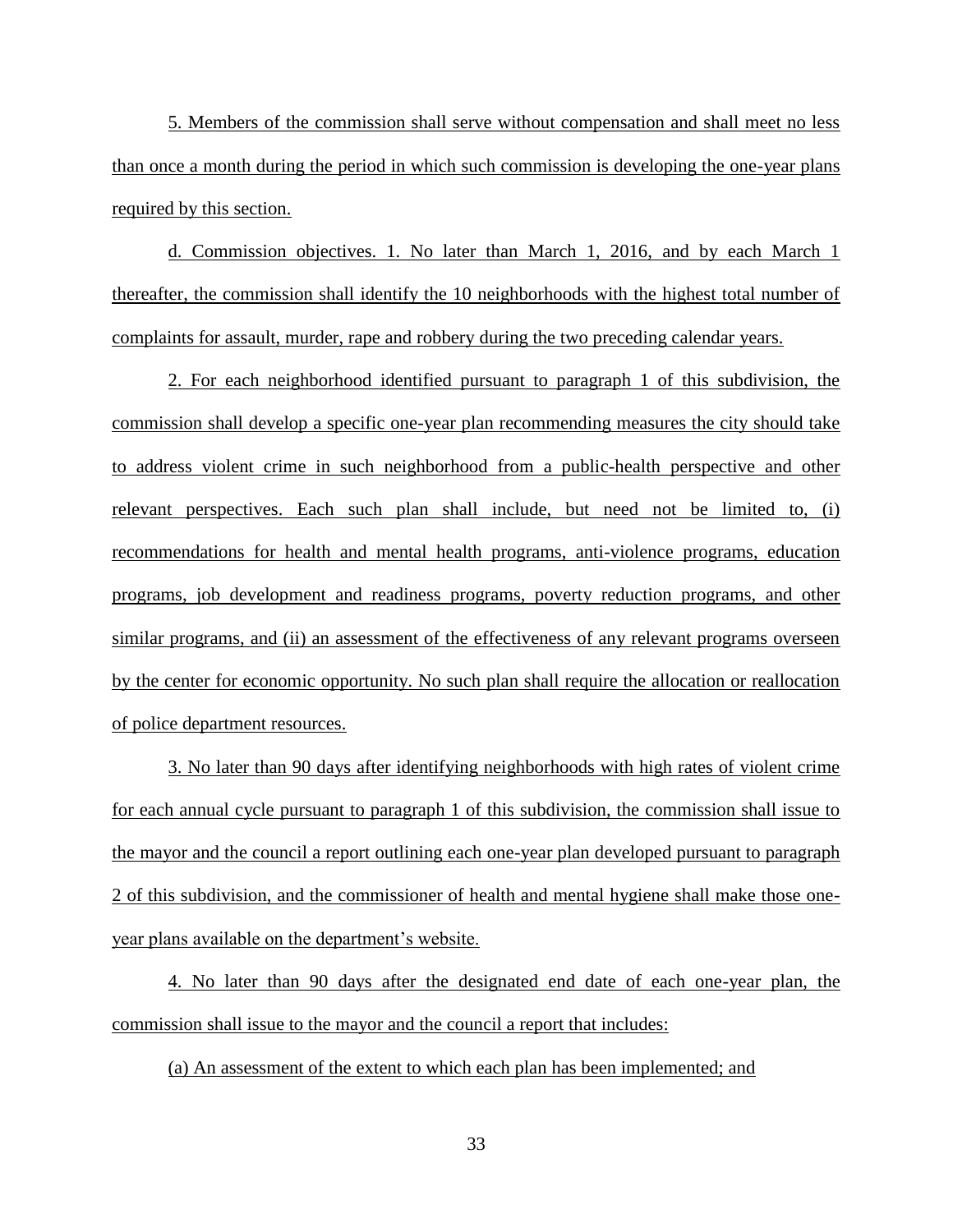(b) The effect of each plan or parts thereof that have been implemented.

5. No later than January 31, 2017, and every January 31 thereafter, the commission shall issue to the mayor and the council a summary of its activities during the previous year. The commissioner of health and mental hygiene shall promptly make the commission's annual summary available on the department's website.

6. The commissioner of health and mental hygiene shall accept by e-mail and regular mail, and shall consider, public comments on the one-year plans and annual summaries created pursuant to this subdivision and shall promptly make all such comments publicly available on the department's website.

§ 2. This local law takes effect immediately.

ket/wcj LS #0115 Int. 1012-2013 12/11/2015 10:10 AM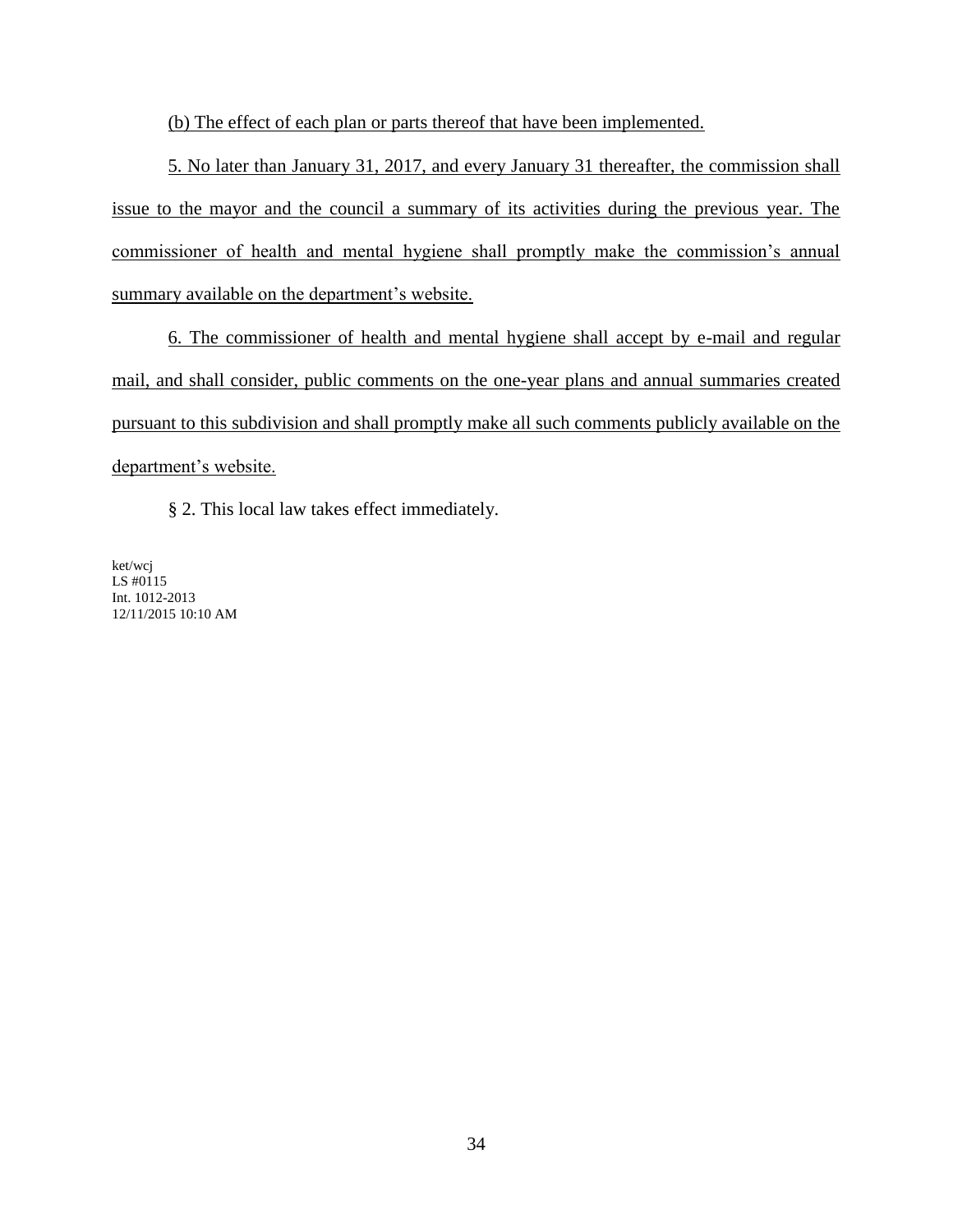By Council Members Maisel, Espinal and Ulrich

A Local Law to amend the administrative code of the city of New York, in relation to requiring the department of transportation to create a task force to study private streets.

#### Be it enacted by the Council as follows:

Section 1. Title 19 of the administrative code of the city of New York is amended by adding a new section 19-175.5 to read as follows:

§ 19-175.5 Private streets task force. a. There shall be established a task force of five members who shall serve without compensation, each for a term of one year, provided that if a member holds other city employment or office, no additional compensation shall be received. Such term shall begin upon appointment of the last member.

b. The task force shall examine current conditions of private streets that are not within the jurisdiction of the department. The task force shall issue a report to the mayor and the speaker of the council no later than one year following the appointment of the last member. Such report shall include, but not be limited to, the following:

1. locations of private streets in the city and their current state of repair;

2. steps that the city can take to ensure that private streets are maintained in a state of good repair, including the city's ability to acquire private streets; and

3. steps that the city can take to assist in resolution of disputes among homeowners related to parking in community driveways.

c. Such task force shall consist of five members. Three members shall be appointed by the mayor, provided that such members include a community representative; the commissioner of transportation, or his or her designee; and the commissioner of city planning, or his or her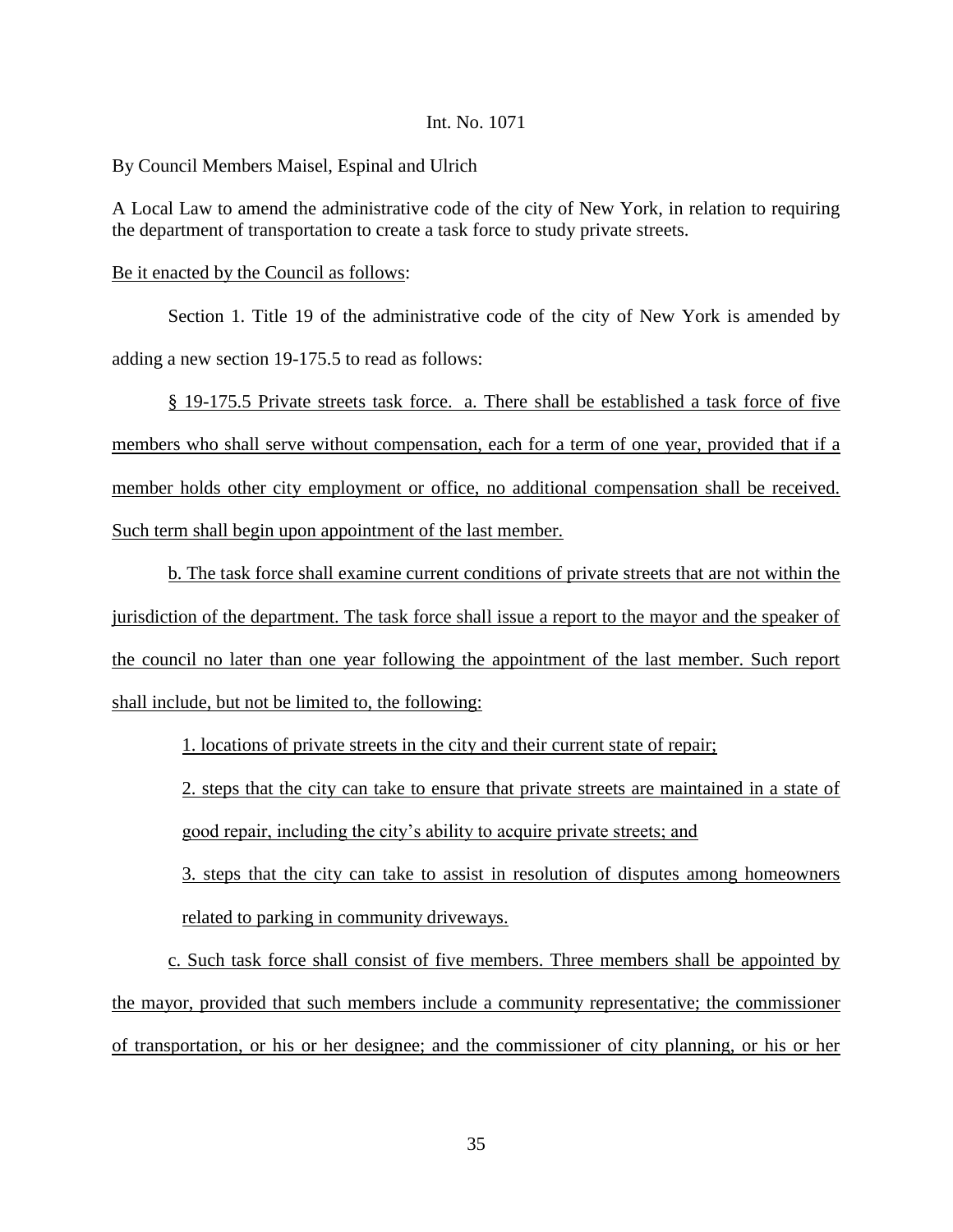designee. The speaker of the council shall appoint two members, provided that at least one such member be a community representative.

§ 2. This local law takes effect immediately and will be deemed repealed one year thereafter.

GZ/KET 6/19/15 1:02PM LS 1294, 1295 , 4669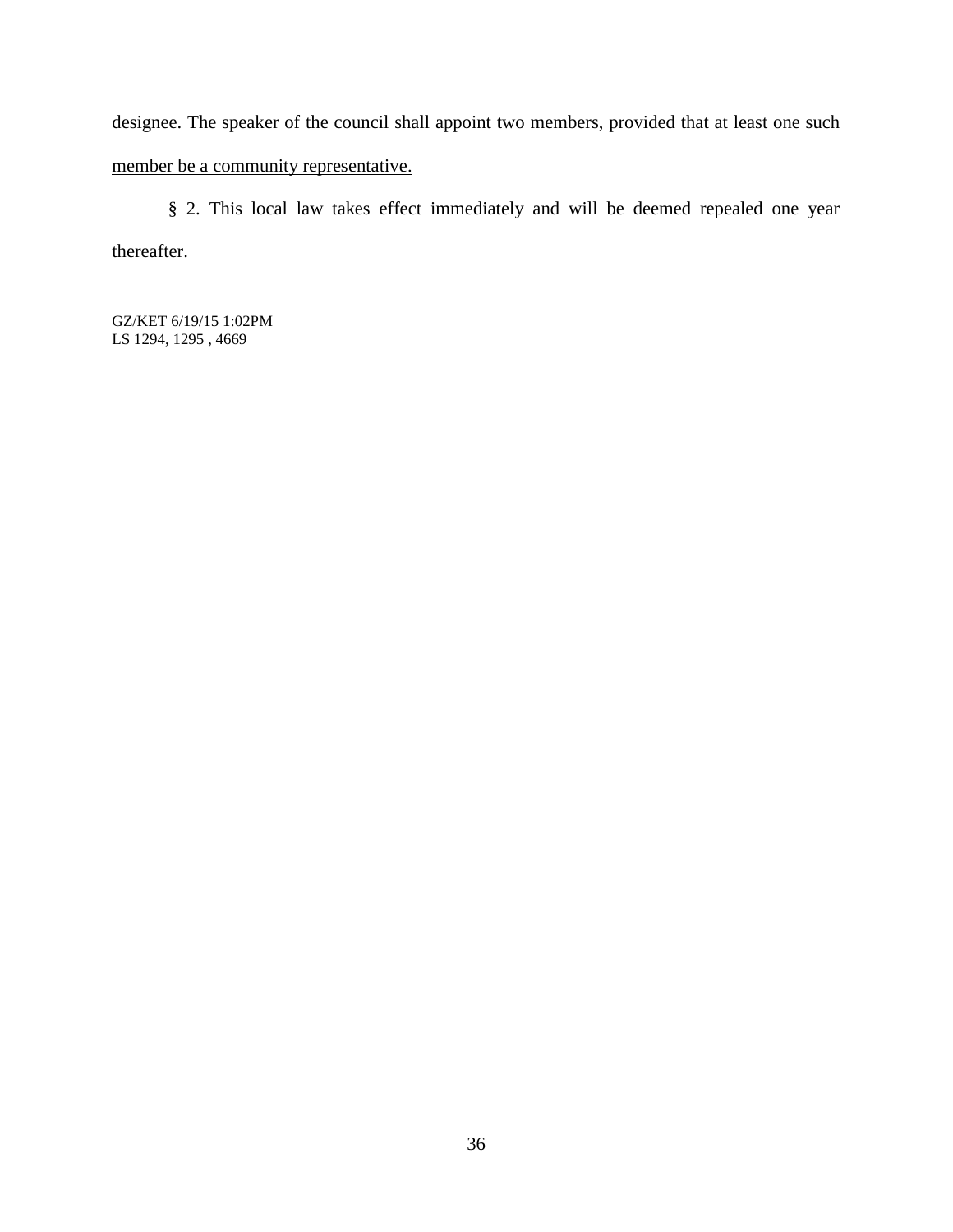By Council Members Van Bramer, Rodriguez, Constantinides, Cohen, Chin, Menchaca and Borelli

A Local Law to amend the administrative code of the city of New York, in relation to reporting on motor vehicle related injuries and fatalities

Be it enacted by the Council as follows:

Section 1. Subchapter 3 of chapter 1 of title 19 of the administrative code of the city of

New York is amended by adding a new section 19-195 to read as follows:

§ 19-195 Reporting on motor vehicle related injuries and fatalities. a. For purposes of this

section, the following terms have the following meanings:

Fatality. The term "fatality" means a personal injury categorized as a "K" fatality by the

New York state department of motor vehicles.

Injury. The term "injury" means a personal injury categorized as a "B" or "C" injury by the New York state department of motor vehicles.

Serious injury. The term "serious injury" means a personal injury categorized as an "A" injury by the New York state department of motor vehicles.

b. The commissioner, in consultation with the police commissioner, shall publish on the department's website the following information for each motor vehicle related injury, serious injury or fatality in the city, based on the most current information available to the department:

1. The date, time and location of the crash that resulted in the injury, serious injury or fatality and the speed limit at such location;

2. A categorization of the vehicles involved in such crash using the following categories: (a) All-terrain vehicle;

(b) Ambulance;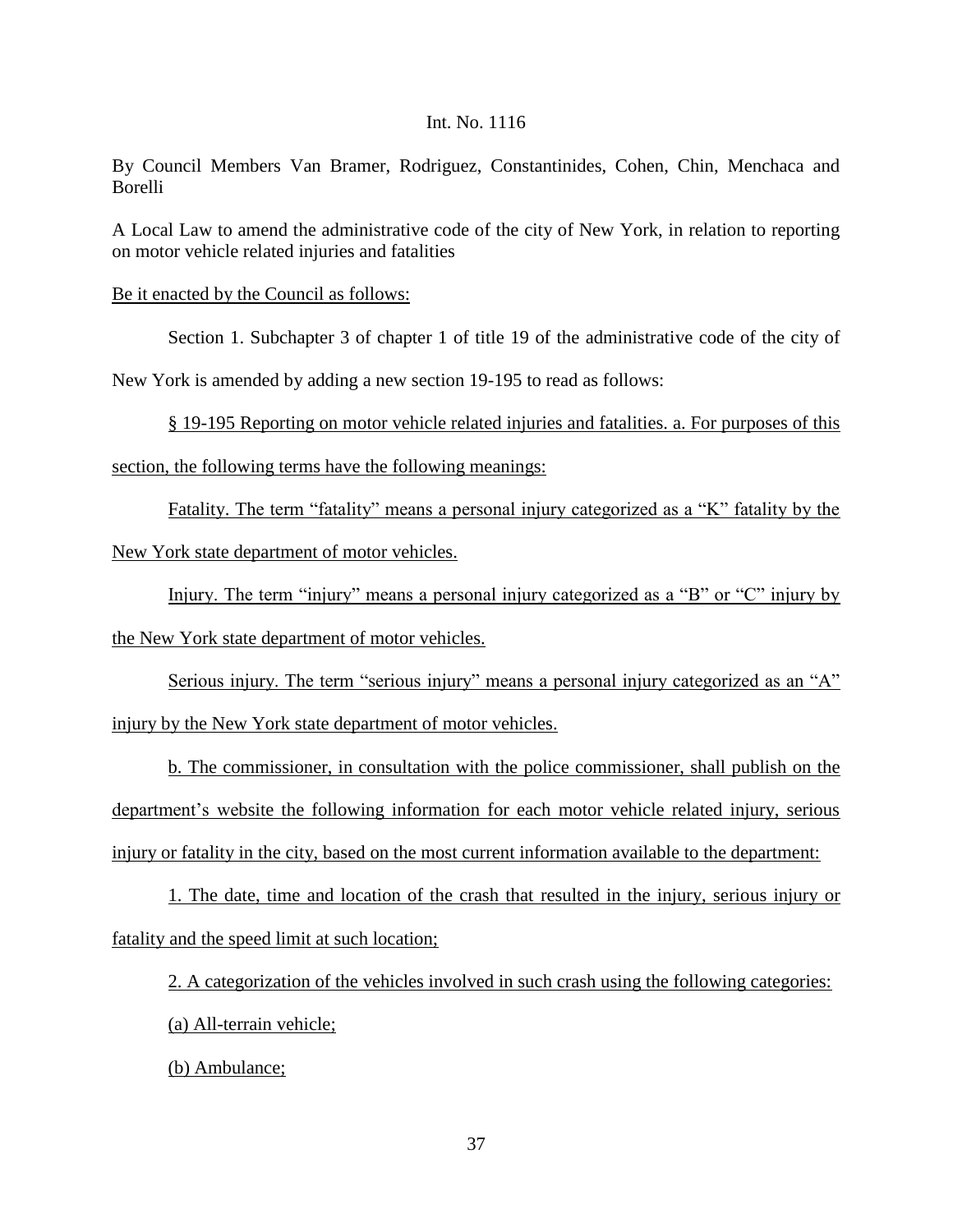(c) Bicycle;

(d) Bus;

(e) Fire truck;

(f) Large commercial vehicle (six or more tires);

(g) Livery vehicle;

(h) Motorcycle;

(i) Passenger vehicle;

(j) Pedicab;

(k) Pick-up truck;

(l) Scooter;

(m) Small commercial vehicle (four tires);

(n) Sports utility vehicle/station wagon;

(o) Taxi vehicle;

(p) Van;

(q) Other; and

(r) Unknown;

3. A categorization of such crash as one or more of the following: a rear-end collision, a head-on collision, a turning-vehicle collision, a collision involving a bicycle, a collision involving a pedestrian, a collision with a stationary object or another category of collision as determined by the commissioner;

4. A list of crash contributing factors, including (i) any applicable contributing factors as listed by the New York state department of motor vehicles in its summary of New York city motor vehicle crashes, (ii) whether any of the vehicles involved in such crash was turning at the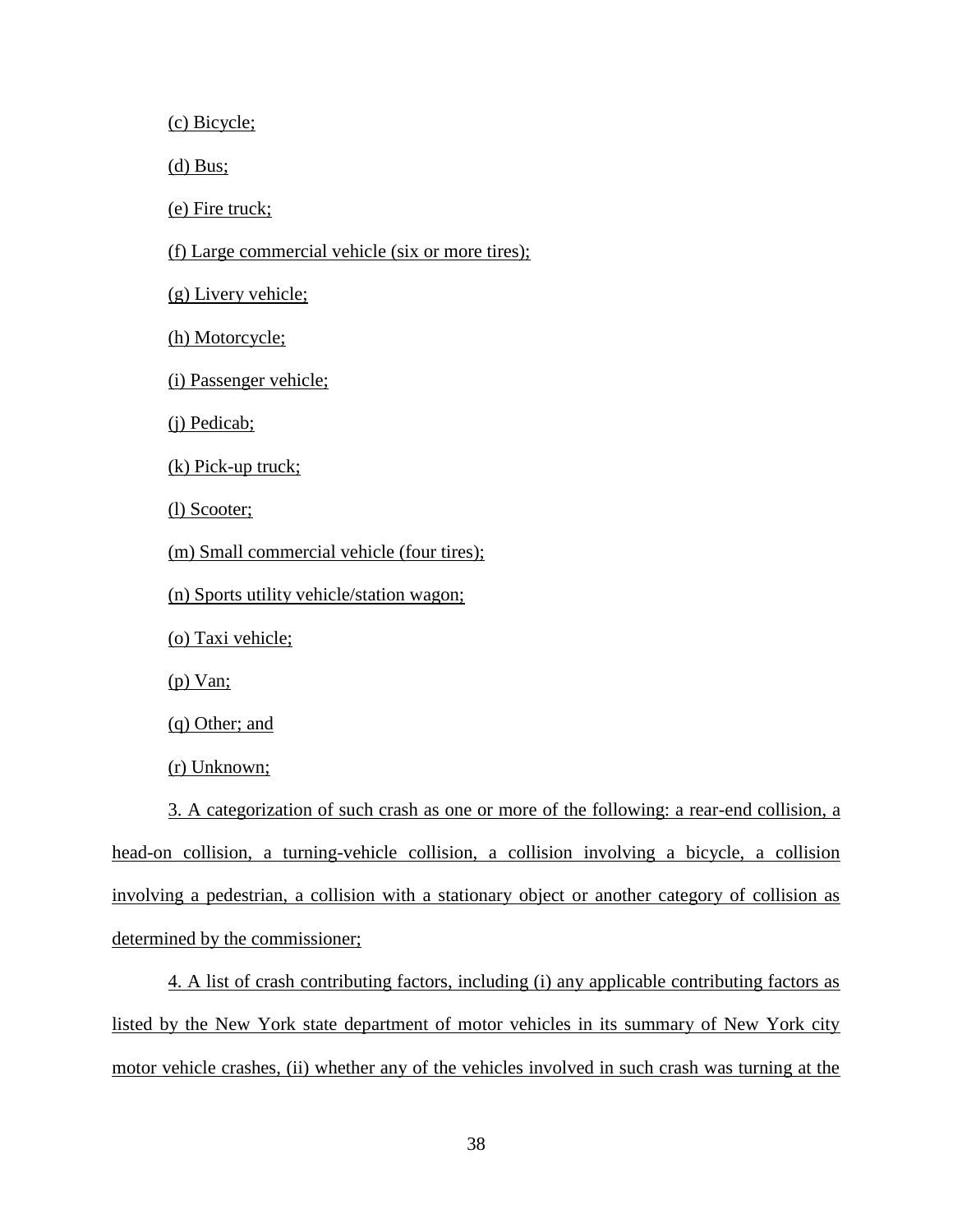time of such crash, (iii) whether any cyclist or pedestrian who was injured, seriously injured or fatally injured in such crash had the right of way at the time of such crash, if known, and (iv) any other applicable contributing factors as determined by the commissioner; and

5. The following anonymous information about each person involved in such crash:

(a) Whether such person was a motorist, passenger, cyclist or pedestrian;

(b) Such person's age; and

(c) Whether such person was (i) not injured, (ii) injured, (iii) seriously injured or (iv) fatally injured.

c. The commissioner shall publish on the department's website a map showing the approximate locations of motor vehicle related injuries, serious injuries and fatalities in the city. Such map shall allow users to disaggregate crashes that resulted in an injury, serious injury or fatality by year, month and time of day of occurrence if known. Times of day shall be aggregated into eight three-hour windows, commencing with a window from midnight to 3:00 a.m. and concluding with a window from 9:00 p.m. to midnight. Such map shall display the speed limit of each street in the city.

d. The commissioner shall publish on the department's website summaries of recent design improvements that the department has made to the streets of the city for the purpose of improving motorist, passenger, cyclist or pedestrian safety.

e. The commissioner shall publish on the department's website a report on the department's recent outreach and education efforts.

e. The commissioner shall ensure that the information required by subdivision b of this section is also published on the city's website in a non-proprietary format that permits automated processing.

39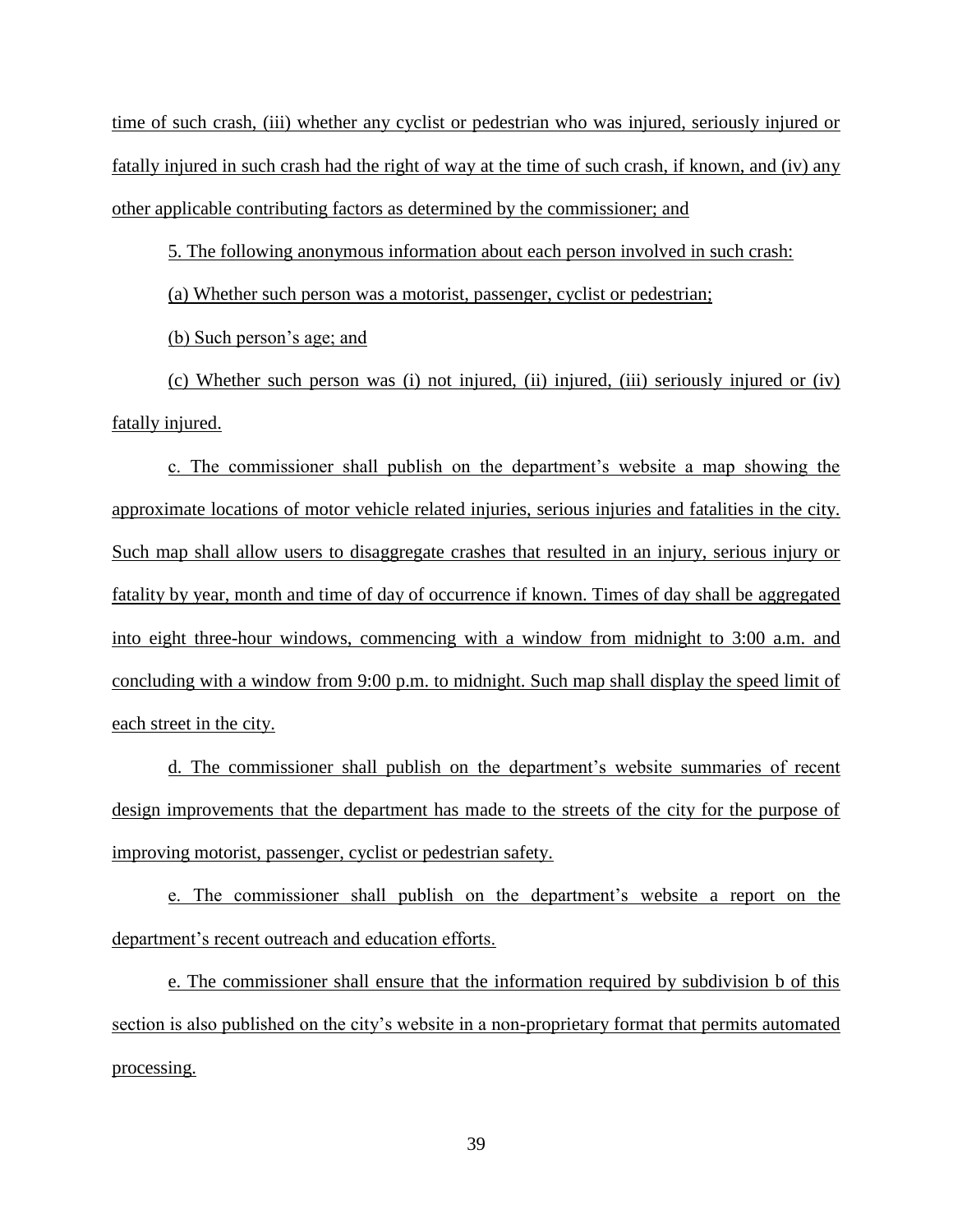f. The commissioner shall update all information published pursuant to this section not less than once a month.

§ 2. This local law takes effect 120 days after it becomes law, except that the commissioner of transportation, in consultation with the police commissioner, shall take any measures necessary for the implementation of this local law before its effective date.

WCJ LS #6770 2/25/2016 5:44 PM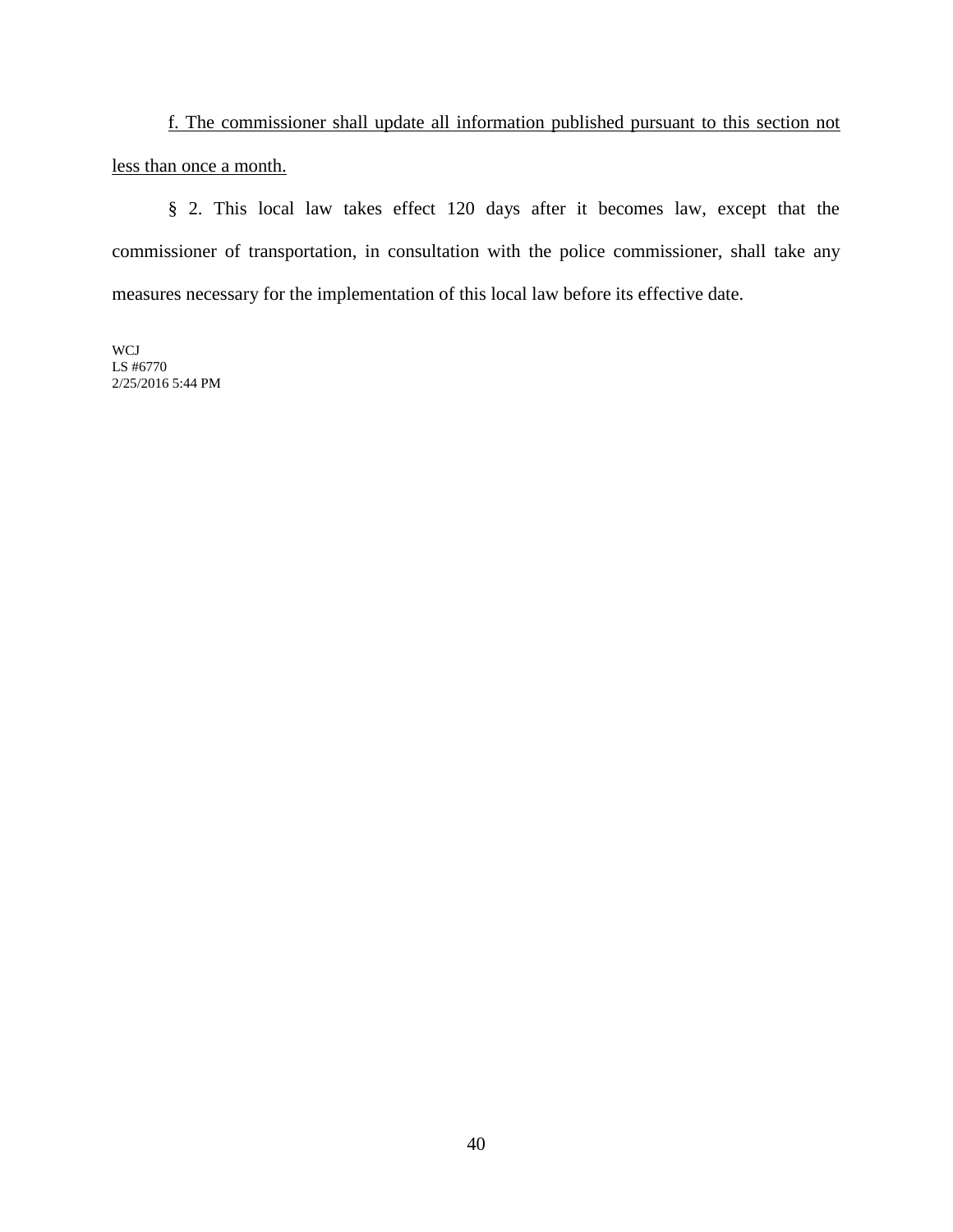By Council Members Van Bramer, Cohen, Richards, Chin, Vallone, Menchaca, Salamanca, Gibson, Deutsch, Koo, Mealy, Koslowitz, Ulrich and Borelli

A Local Law to amend the administrative code of the city of New York, in relation to creating a Safe Routes to School Action Plan

Be it enacted by the Council as follows:

Section 1. Subchapter 3 of chapter 1 of title 19 of the administrative code of the city of

New York is amended by adding a new section 19-195 to read as follows:

§ 19-195 Safe routes to school action plan. a. Beginning February 1, 2017 and every two

years thereafter, the department shall create a "safe routes to school" action plan that includes,

but need not be limited to:

1. A list of 135 elementary and intermediate schools with the highest number of traffic related crashes, injuries and fatalities on roadways within a half-mile radius of such schools;

2. A summary of the department's recommendations for improving traffic safety near such 135 schools and a schedule for implementation of safety improvements such as roadway construction and installation of traffic-calming devices; and

3. An analysis of the effects of such improvements including but not limited to the impact on the number of crashes, injuries and fatalities.

b. The department shall submit the "safe routes to school" action plan to the council member and community board in whose district each relevant school is located and shall publish the plan on its website.

§ 2. An analysis of the safety improvements made to schools under the "safe routes to school" program prior to the adoption of this law shall be included in the February 1, 2017 action plan only.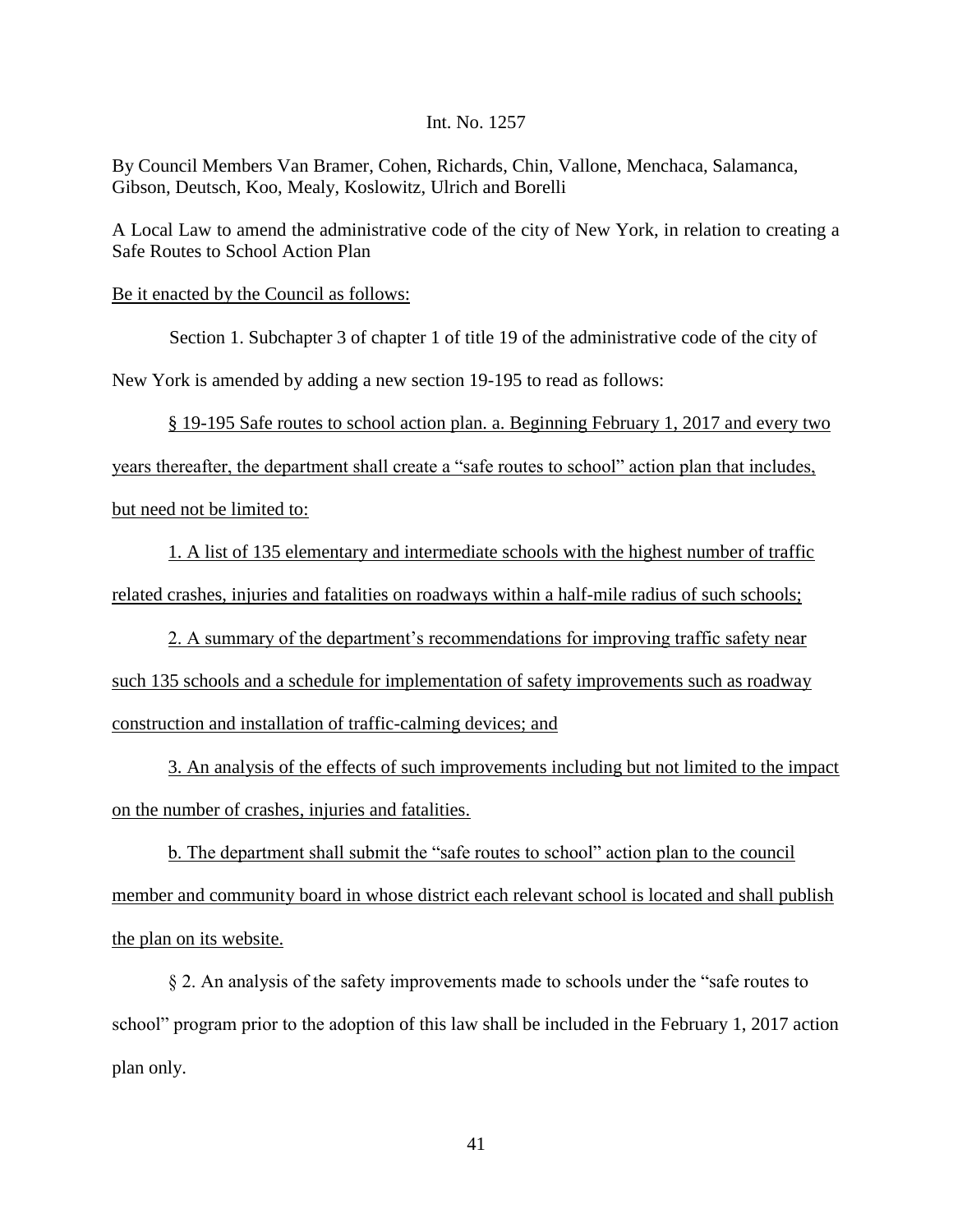§ 3. This local law takes effect immediately.

SSY LS 7652 5/20/16 11:00pm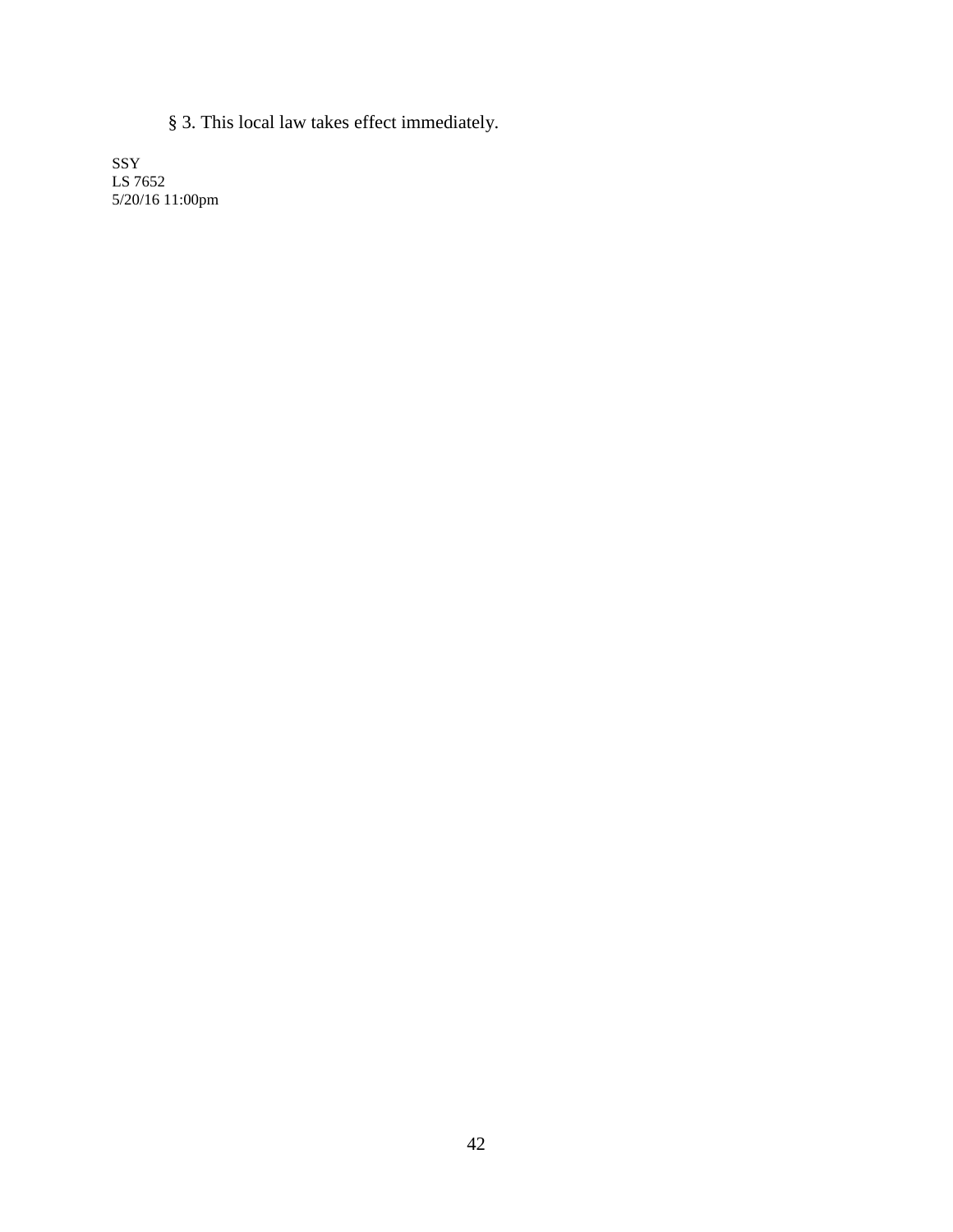# Proposed Int. No. 1280-A

By Council Members Deutsch, Vacca, Cabrera, Cohen, Constantinides, Crowley, Espinal, Koo, Koslowitz, Lancman, Levine, Maisel, Mealy, Palma, Treyger, Grodenchik, Salamanca, Chin, Kallos, Gibson, Cumbo, Borelli, Ulrich, Reynoso, Cornegy, Ferreras-Copeland, Gentile, Miller, Dromm, Wills, Torres, Richards, Williams, Johnson and Menchaca

A Local Law to amend the administrative code of the city of New York, in relation to requiring the police department to share collision reports digitally

#### Be it enacted by the Council as follows:

Section 1. Chapter 1 of title 14 of the administrative code of the city of New York is

amended by adding a new section 14-166 to read as follows:

§l4-166. Police Collision Reports.

a. Definitions. As used in this section, the following terms have the following meanings:

Collision report. The term "collision report" shall mean the report prepared by a member

of the department relating to the facts of an automobile collision pursuant to Vehicle and Traffic

Law section 603.

Interested party. The term "interested party" shall mean an individual named on the collision report that has provided their driver's license number, date of birth, license plate number, and license plate state to a member of the department preparing a collision report.

b. Sharing Police Collision Reports. Access to an interested party's collision report shall be made available online to an interested party via a single web portal located on the department's website.

§2. This local law takes effect 30 days after it becomes law.

BG LS 6634 1/10/17